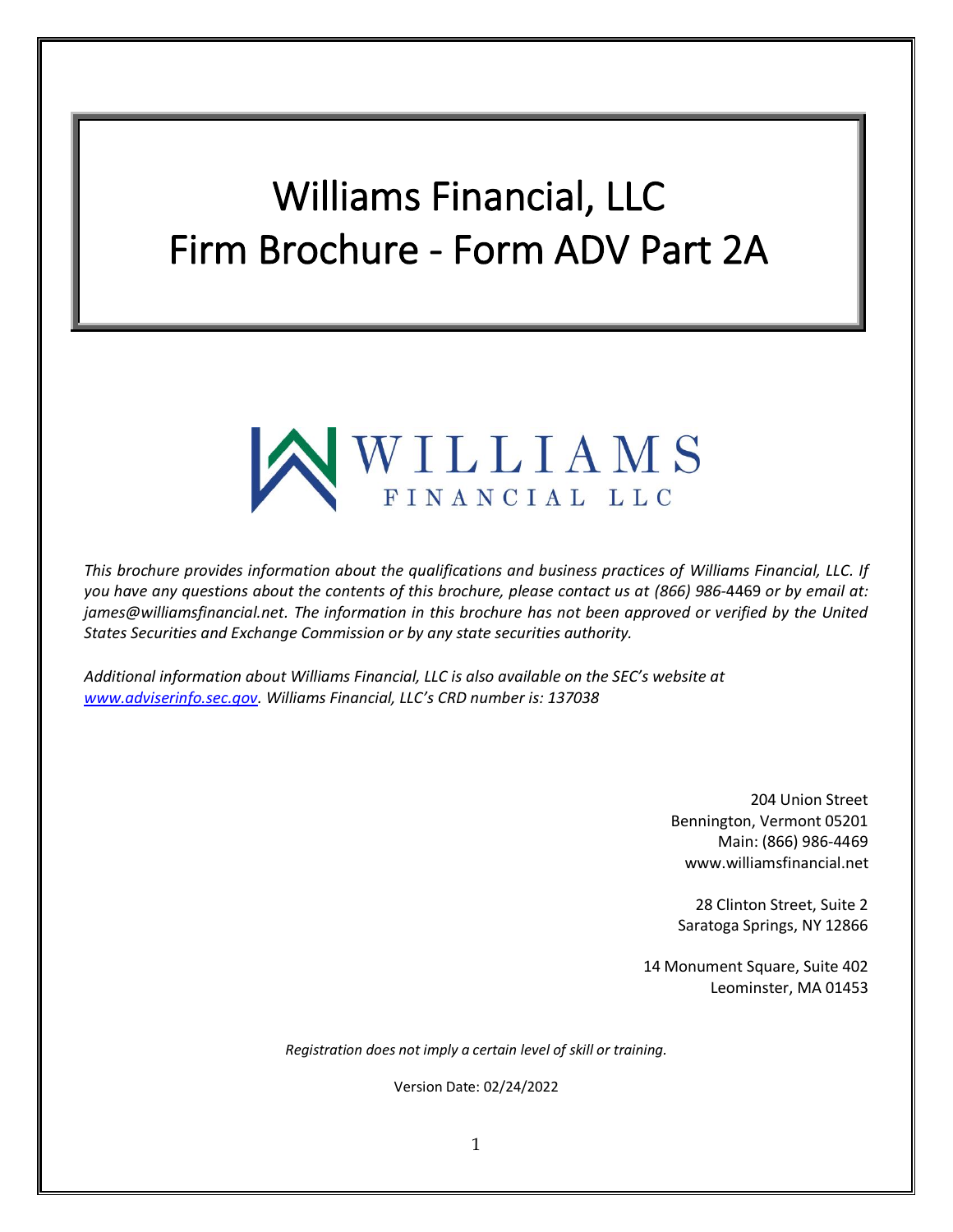# Item 2: Material Changes

<span id="page-1-0"></span>The firm has made the following material changes in this brochure from the last annual updating amendment of Williams Financial, LLC on February 22, 2021 Material changes relate to Williams Financial, LLC policies, practices or conflicts of interests only.

- Williams Financial, LLC has transitioned to registration with the United States Securities and Exchange Commission from its prior registration at the state level.
- The firm has updated Item 12 to indicated it does not receive soft dollar benefits and has updated Item 14 to indicate it receives economic benefits from the broker-dealer.
- Williams Financial, LLC has updated its fees and compensation. (Item 5)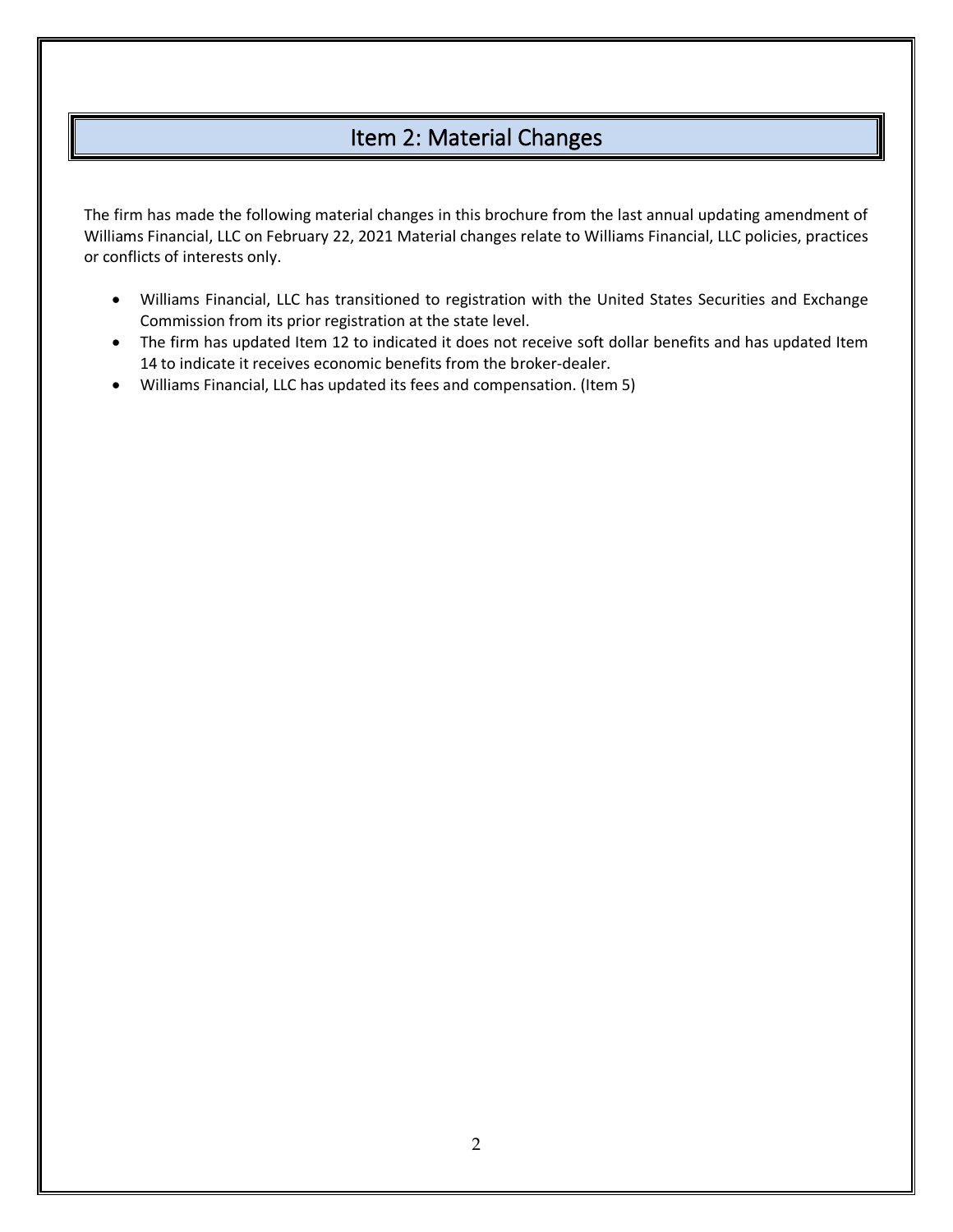# Item 3: Table of Contents

<span id="page-2-0"></span>

| Item 11: Code of Ethics, Participation or Interest in Client Transactions and Personal Trading 17 |  |
|---------------------------------------------------------------------------------------------------|--|
|                                                                                                   |  |
|                                                                                                   |  |
|                                                                                                   |  |
|                                                                                                   |  |
|                                                                                                   |  |
|                                                                                                   |  |
|                                                                                                   |  |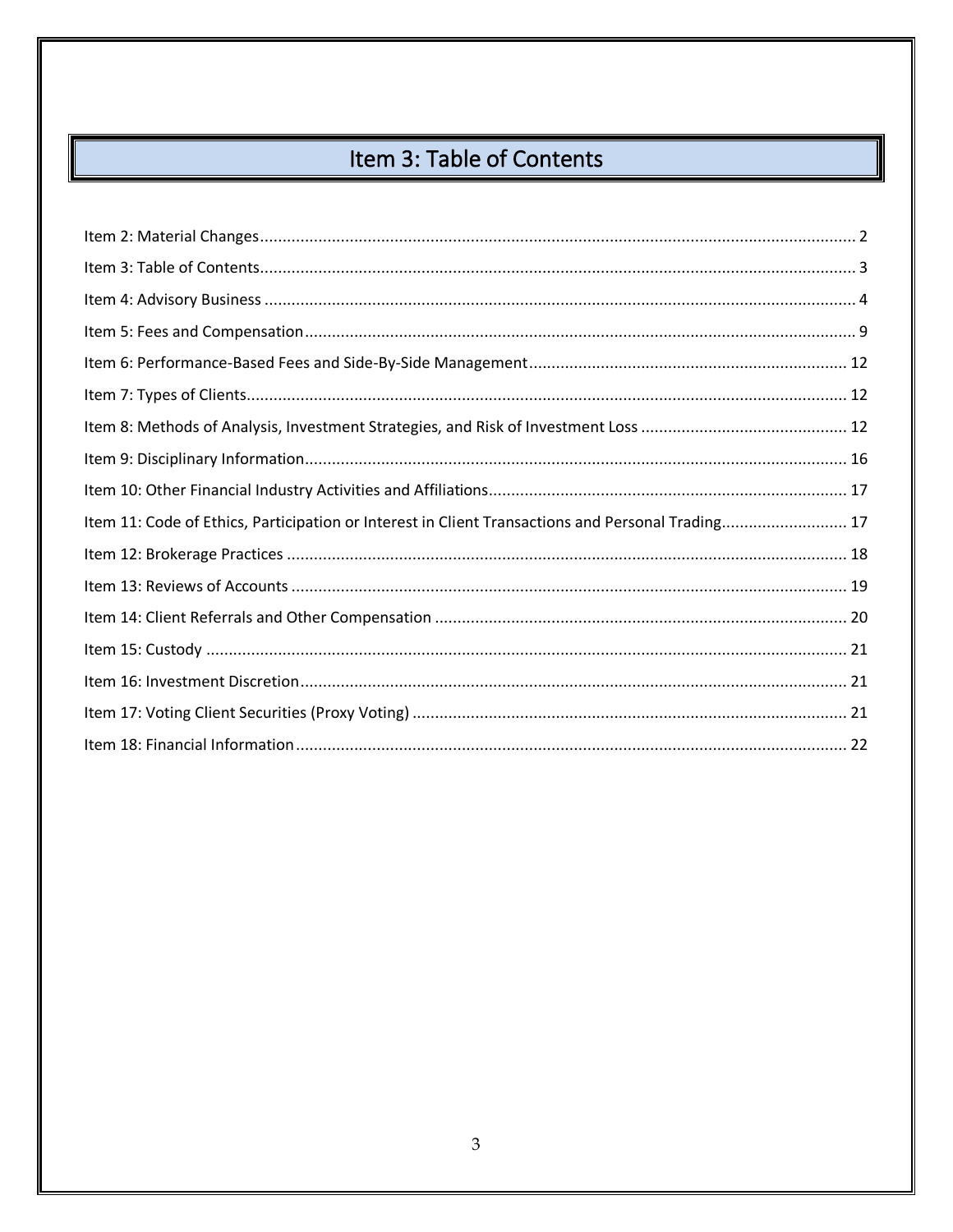# Item 4: Advisory Business

### <span id="page-3-0"></span>**A. Description of the Advisory Firm**

Williams Financial, LLC is a Limited Liability Company organized in the state of Vermont. This firm has been in business since September 05, 2005 and registered as an investment adviser since November 9, 2005. In March 2017, Williams Financial Management, LLC changed its name to Williams Financial, LLC. The principal owner is James J. Williams, CFP®, MBA.

The firm provides financial planning, investment management, and investment advisory services on a "Fee-Only" basis. "Fee-Only" means that we do not sell any financial products for a commission; we offer comprehensive advice and services. We hold to a *fiduciary standard –* at all times*.* This means that we are required to act in the utmost good faith and will perform in a manner that is in our clients' best interest. Our position is that the "Fee-Only" method of compensation is the most transparent and objective method available.

### **B. Types of Advisory Services**

Williams Financial, LLC (hereinafter "WF") offers the following services to advisory clients:

#### **Introduction Meeting**

We typically conduct an initial, complimentary meeting with each prospective client ("you"). The financial planner will be qualified to determine the scope of services that we will provide. If you decide to engage our services, we will enter into a written agreement together.

### *Financial Planning Services*

We believe that everyone should have a dynamic financial plan that is updated throughout their life. A well-crafted comprehensive plan will help take the guesswork out of managing financial decisions and provide a purposeful direction in life.

Depending on each client's unique circumstances or specific request, our services may be comprehensive, or we may focus on a particular area of interest or need. Our practice includes, though is not limited to, the following areas for:

#### **Individuals and Families**

- retirement planning
- investment advice and review
- tax planning
- risk management (e.g., various types of insurances)
- philanthropic and charitable planning
- intragenerational wealth planning
- estate planning
- education funding
- cash flow and debt management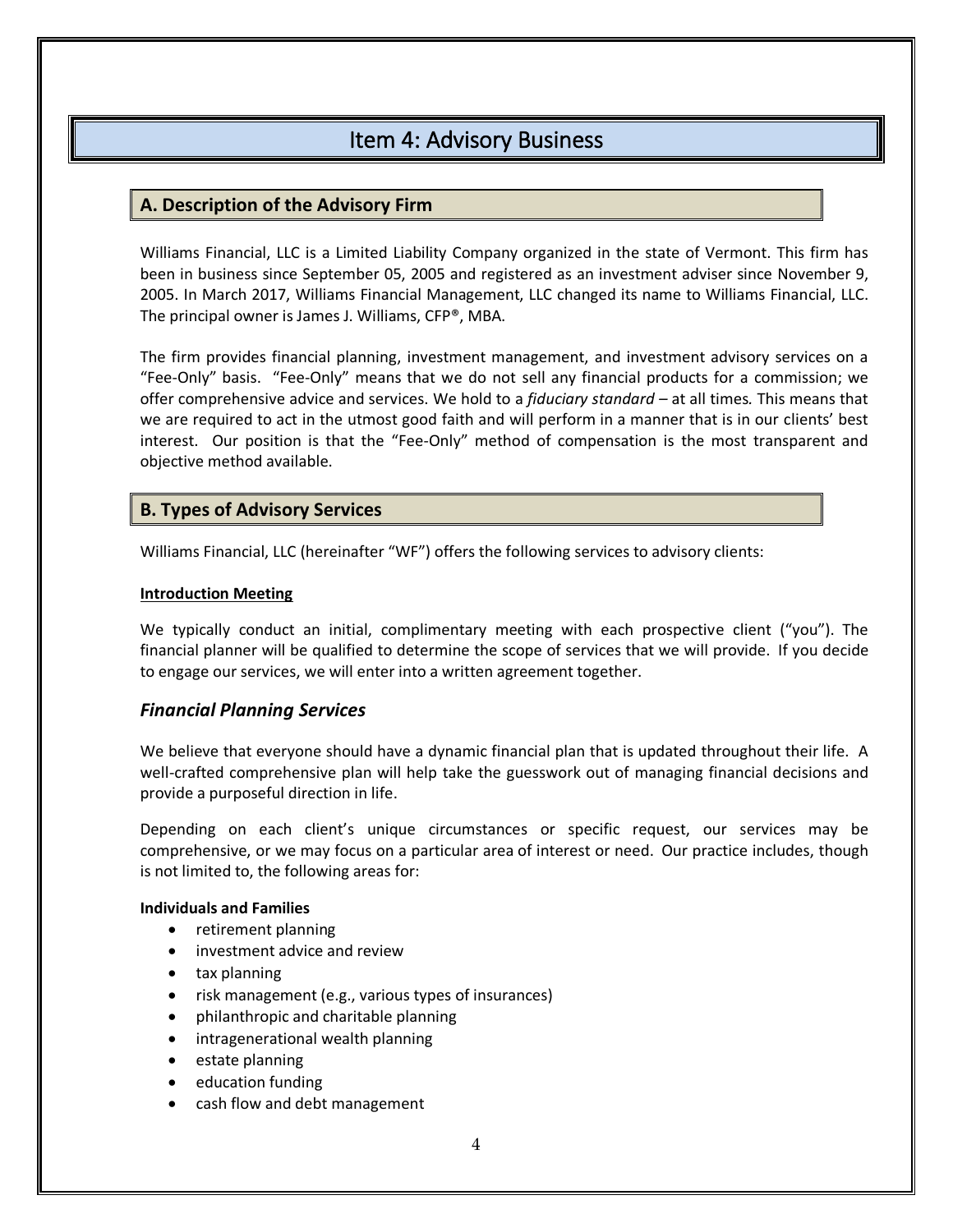# *The Financial Planning Process*

Once we have signed an agreement, we will obtain additional information from you or from anyone else you tell us is legally acceptable (e.g., another adviser, legal counsel, etc.). This information will help us to understand your financial needs, goals, holdings, etc.

We follow the Certified Financial Planner Board of Standards recommended six steps:

- 1. Agree on how to work together by establishing and defining the client-planner relationship
- 2. Gather information about your finances and set goals and objectives
- 3. Analyze and evaluate your current financial status
- 4. Develop and present financial planning recommendations and/or alternatives
- 5. Put the financial plan into motion by implementing the recommendations
- 6. Monitor the progress and update your financial plan on a regular basis

In performing our services, we may independently verify any information you give us, though it is not a requirement that we do so, and sometimes we will simply take you at your word. We base our financial advice and/or plans on the information that you give us, and we incorporate your financial situation as of the time that we present the plan to you.

We typically employ a long-term investment perspective, unless a client specifically requests otherwise. WF may assist you in developing a portfolio we believe is appropriate given your unique investment objectives and tolerance for risk. As a client of WF, you will retain absolute discretion (control) over whether and how to implement the advice we give you. You are always free to accept or reject any recommendation we make. If there is any change in your financial situation or investment objectives, you should let WF know right away so that we may work with you to review and possibly revise our recommendations and stay on track with your goals.

We are an investment advisory firm — we do not provide legal advice. If you would like us to, we will work together with your attorney, insurance agent, or other professional advisers to coordinate and implement the strategies we've agreed on. You should be aware that your other professional advisers will bill you separately for their services, and their fees will be in addition to those of WF. We do not share our fees with these other professionals, and they don't share their fees with us.

When you engage WF only for as-needed financial planning and investment advisory services, that engagement will normally conclude when we deliver the requested service (such as a financial plan). We encourage you to engage with us in the future, so we may review your situation and recommend any changes needed to keep your financial plan in line with your goals. We recommend periodic reviews, and it is each client's responsibility to contact us and initiate a review. Unless we have a written agreement already in place that specifically includes review and updates, a new or amended written agreement may be required. For clients desiring ongoing services after an initial financial plan, we offer both integrated wealth management and professional investment management services. See below for more information about these services. More information regarding our fees is provided in Item 5 of this brochure (Fees and Compensation).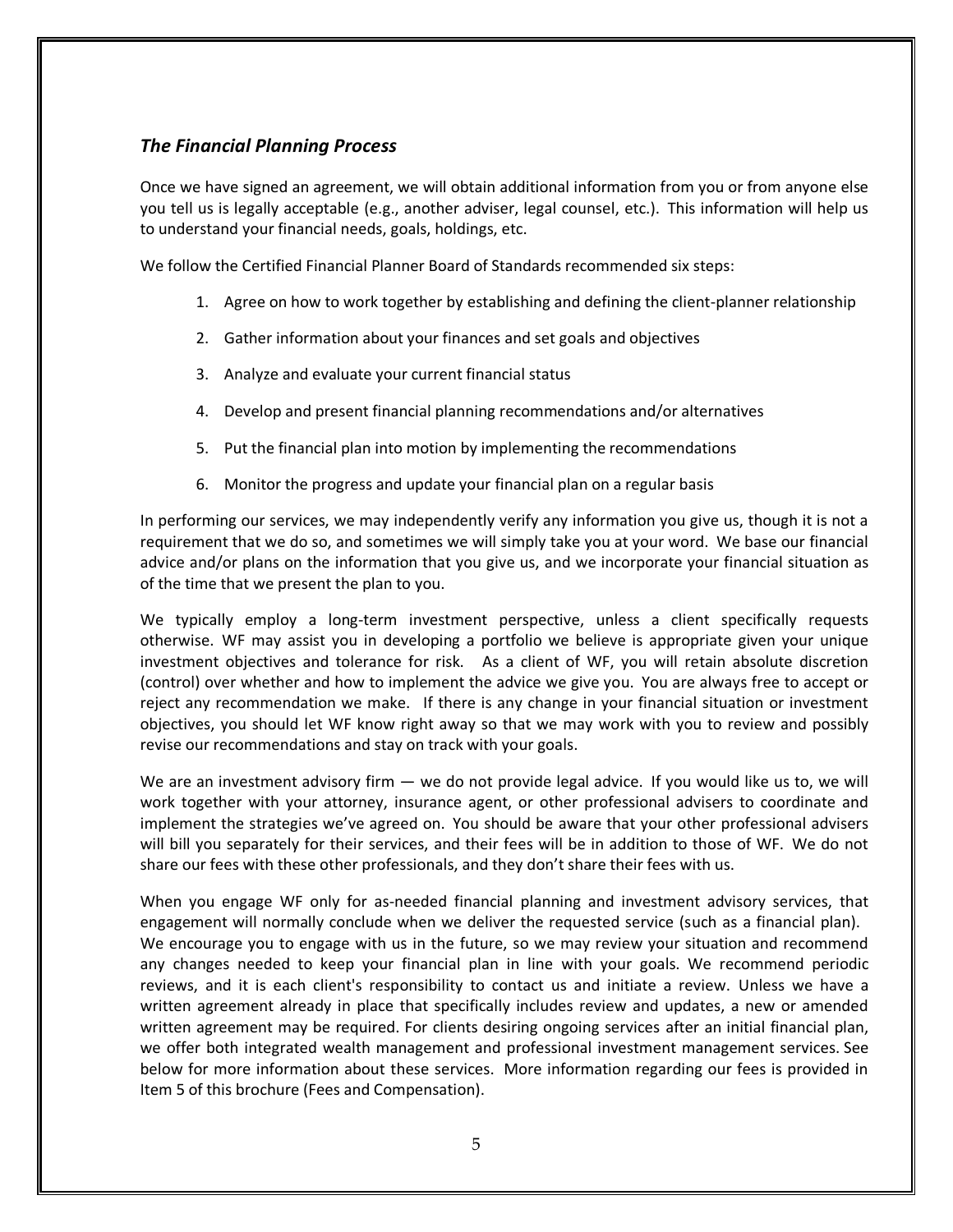#### *Integrated Wealth Management Services*

Once you have completed your financial plan, it's time to implement and monitor the recommendations. We believe that financial planning is a process, not just a document, and as such, a strong financial plan needs consistent monitoring and updating. Most of our clients want comprehensive wealth management services that include annual reviews of their financial plan and ongoing professional investment management, as well as regular communication with their advisor throughout the year.

Our integrated wealth management process contains four distinct steps, each of which are vitally important to achieving the ultimate goal of helping our clients accomplish not just their financial goals but their life goals as well.

- 1. **Client Relationship** Our process starts with establishing a client relationship that is built on mutual communication, education, and trust. This is the most important step. We use engagement standards to clearly outline in writing our communication structure. We ask that you educate us on your past experiences, present needs, and future goals. We educate you on financial matters and explain how we are developing recommendations based on mathematics and science, as well as our own philosophy and biases. Lastly, we believe trust is built over time as we continuously execute our stated service levels and meet the expectations outlined in the engagement standards.
- 2. **Client Profile** Understanding our clients' needs, hopes, and wishes is often a detailed and complex matter. It takes time and information to create meaningful life and financial goals and objectives. There is a continuous process of data gathering and analysis. We use this step to explore topics like: client stated goals, client "hidden" goals, client interests, client values, family relationships, risk tolerance, behavioral biases, client constraints, personal income and net worth statements, tax profile, other advisors (CPAs, attorneys, etc.), and market expectations.
- 3. **Wealth Management Investment Policy Statement** Building from the now established client relationship and the information gathered and prepared during the Client Profile step, the next step is to develop a customized Investment Policy Statement (IPS). It serves as the governing document for all investment management decisions. It establishes the specific investment objectives (return and risk), as well as any constraints such as liquidity (cash flow needs), time horizon, tax considerations, and unique circumstances. Finally, the IPS establishes the planned tactical asset allocation strategy(ies) and the process and responsibilities for implementing, monitoring, and reviewing.
- 4. **Professional Investment Management Services, Monitoring, and Market Review** We move to the fourth step only after we have established a relationship based on communication, education, trust, understanding, data gathering, and analysis. In this step, recommendations are explored and mutually decided upon; then we implement, monitor, and review the financial plan. This is an iterative process that relies on ever-changing information, such as changes in client circumstances, performance, and market conditions. Behavioral tendencies are often exhibited in this step, especially in response to volatile market conditions. This is why we rely on our comprehensive four-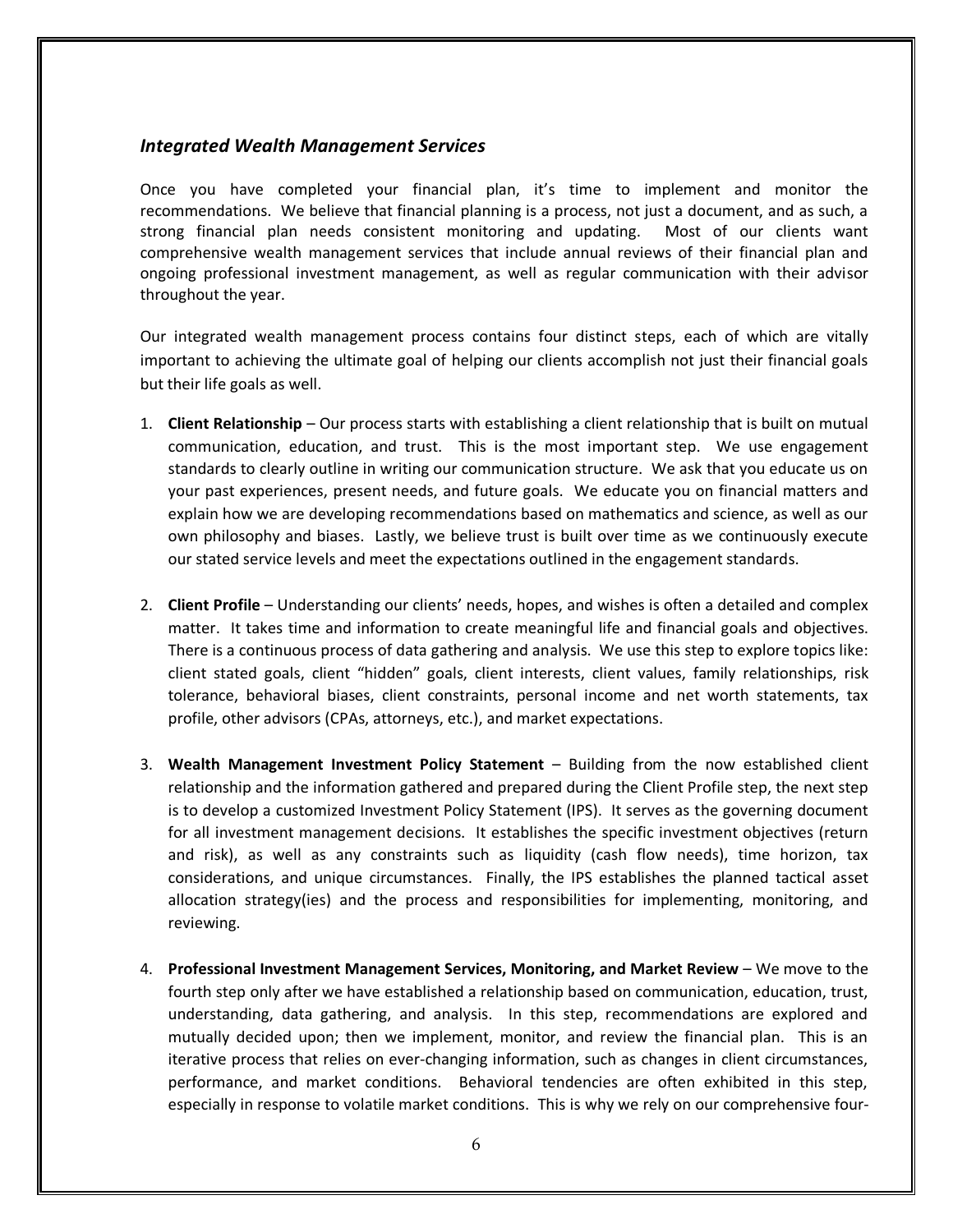step wealth management process to help guide our client to make good, long-term decisions that help them best achieve their goals.

More information about our methods of analysis, investment strategies and risk of investment loss are provided in Item 8 of this brochure (Methods of Analysis, Investment Strategies, and Risk of Investment Loss). More information regarding our fees is provided in Item 5 of this brochure (Fees and Compensation).

Generally, we meet with each Integrated Wealth Management client annually, upon their request. Further, your financial planner is available throughout the year to answer any financial planning, investment management or account related questions. This service requires a minimum of \$500,000 in discretionary or non-discretionary investable assets.

### *Professional Investment Management Services*

This service is for clients who seek professional investment management services only and prefer to complete and implement their own financial plan. While WF strongly encourages each client to holistically review their finances and consider using our integrated wealth management service, we understand that not all clients have the need for ongoing financial planning advice and an annual financial plan update.

WF offers ongoing professional investment management services based on the individual goals, objectives, time horizon, and risk tolerance of each client. WF creates an Investment Policy Statement for each client, which outlines the client's current situation (income, tax levels, and risk tolerance levels) and then constructs a plan (the Investment Policy Statement) to aid in the selection of a portfolio that matches each client's specific situation. Professional investment management services include, but are not limited to, the following:

- 
- Investment strategy Personal investment policy
- - Asset allocation Asset selection
- 
- Risk tolerance Regular portfolio monitoring

WF evaluates the current investments of each client with respect to their risk tolerance levels and time horizon. WF will request discretionary authority from clients in order to select securities and execute transactions without permission from the client prior to each transaction. Risk tolerance levels are documented in the Investment Policy Statement, which is given to each client.

More information about our methods of analysis, investment strategies and risk of investment loss are provided in Item 8 of this brochure (Methods of Analysis, Investment Strategies, and Risk of Investment Loss). More information about our fees is provided in Item 5 of this brochure (Fees and Compensation). Generally, we meet with each Professional Investment Management client annually, upon their request. Further, your financial planner is available throughout the year to answer any investment or account related questions. This service requires a minimum of \$500,000 in discretionary investable assets.

### *Williams Digital Portfolios - Investment Management Services*

This service is for clients who do not meet the investable minimums of our other services but seek help managing their investments. It provides the same institutional-level professional investment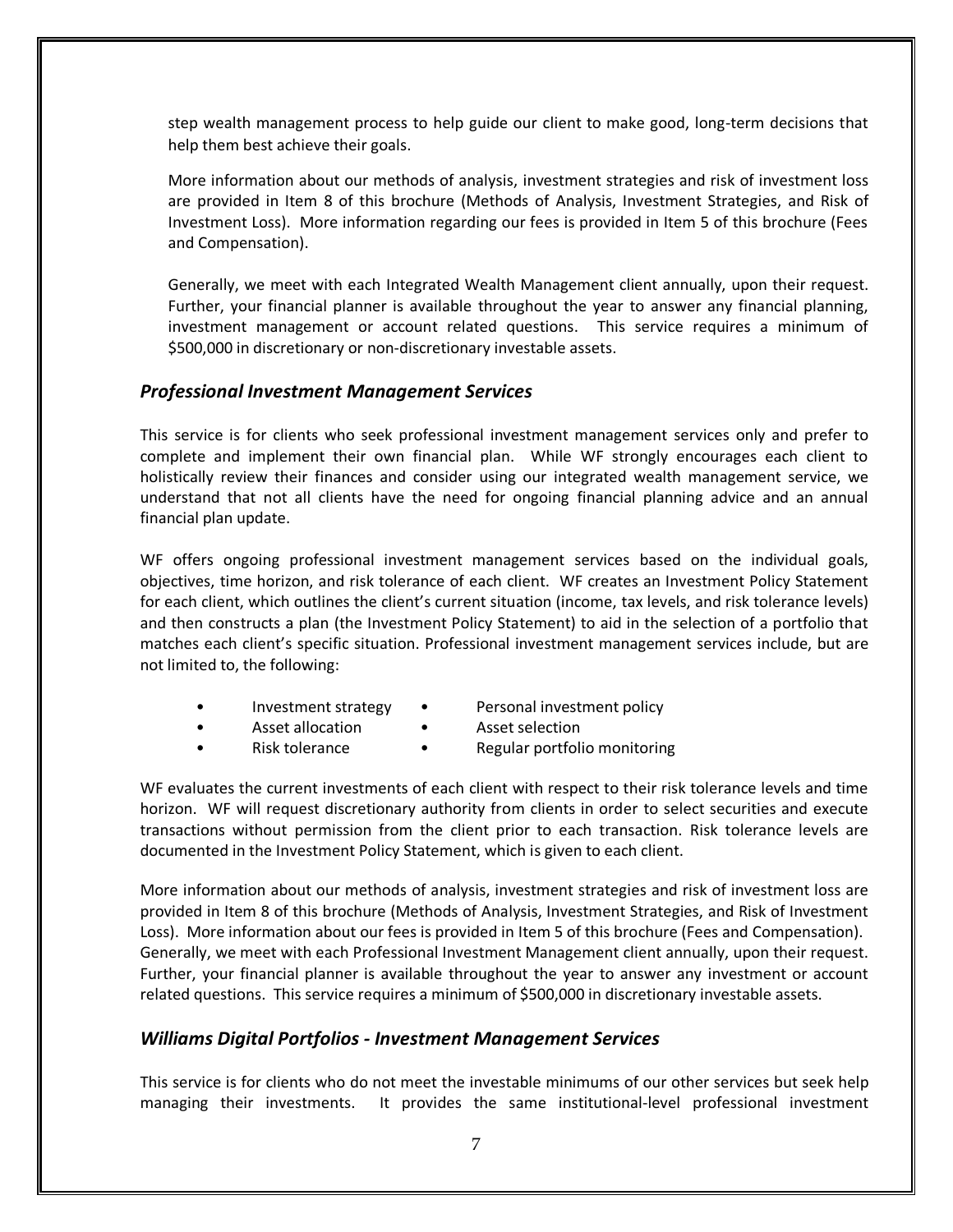management services available at other service levels but with less face-to-face client services. For example, this service level does not provide annual client meetings. Most services are delivered digitally, through electronic delivery of information, recommendations, documents, and disclosures. Financial planners are available throughout the year to answer any investment or account related questions via email or phone support only.

WF offers ongoing professional investment management services based on the individual goals, objectives, time horizon, and risk tolerance of each client. WF creates an Investment Policy Statement for each client, which outlines the client's current situation (income, tax levels, and risk tolerance levels) and then constructs a plan (the Investment Policy Statement) to aid in the selection of a portfolio that matches each client's specific situation. Professional investment management services include, but are not limited to, the following:

- - Investment strategy Personal investment policy
- - Asset allocation Asset selection
- 
- Risk tolerance Regular portfolio monitoring

WF evaluates the current investments of each client with respect to their risk tolerance levels and time horizon. WF will request discretionary authority from clients in order to select securities and execute transactions without permission from the client prior to each transaction. Risk tolerance levels are documented in the Investment Policy Statement, which is given to each client.

More information about our methods of analysis, investment strategies and risk of investment loss are provided in Item 8 of this brochure (Methods of Analysis, Investment Strategies, and Risk of Investment Loss). More information about our fees is provided in Item 5 of this brochure (Fees and Compensation).

This service requires no minimum in discretionary investable assets.

# *Pension Consulting Services*

WF offers consulting services to pension or other employee benefit plans (including but not limited to 401(k) plans). Pension consulting may include, but is not limited to:

- o identifying investment objectives and restrictions
- $\circ$  providing guidance on various assets classes and investment options
- $\circ$  recommending money managers to manage plan assets in ways designed to achieve objectives
- $\circ$  monitoring performance of money managers and investment options and making recommendations for changes
- $\circ$  recommending other service providers, such as custodians, administrators and broker-dealers
- o creating a written pension consulting plan

# *Services Limited to Specific Types of Investments*

WF generally limits its investment advice and/or money management to mutual funds, equities, bonds, fixed income, debt securities, ETFs, real estate, hedge funds, REITs, insurance products including annuities, private placements, and government securities. WF may use other securities as well to help diversify a portfolio when applicable.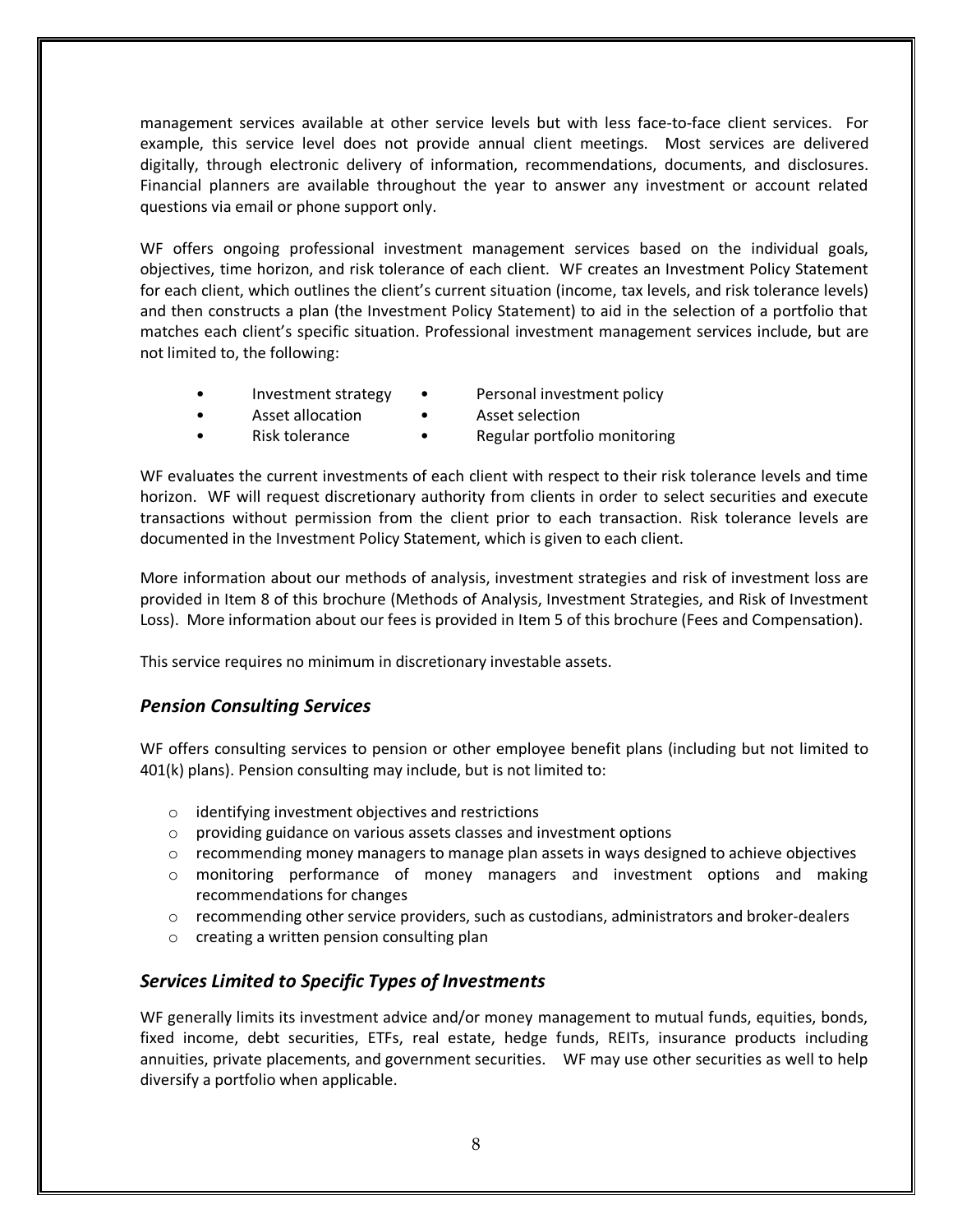# **C. Client Tailored Services and Client Imposed Restrictions**

WF offers the same suite of services to all its clients. However, specific client financial plans and their implementation are dependent upon the client Investment Policy Statement which outlines each client's current situation (income, tax levels, and risk tolerance levels) and is used to construct a client specific plan to aid in the selection of a portfolio that matches restrictions, needs, and targets.

Clients may impose restrictions in investing in certain securities or types of securities in accordance with their values or beliefs. However, if the restrictions prevent WF from properly servicing the client account, or if the restrictions would require WF to deviate from its standard suite of services, WF reserves the right to end the relationship.

### **D. Wrap Fee Programs**

A wrap fee program is an investment program where the investor pays one stated fee that includes management fees, transaction costs, fund expenses, and any other administrative fees. WF does NOT participate in any wrap fee programs.

### **E. Amounts Under Management**

WF has the following assets under management:

| <b>Discretionary</b><br><b>Amounts:</b> | <b>Non-discretionary</b><br><b>Amounts:</b> | <b>Total AUM</b> | <b>Date Calculated:</b> |
|-----------------------------------------|---------------------------------------------|------------------|-------------------------|
| \$152,366,787                           | \$1,947,165                                 | \$154,313,952    | 12/31/2021              |

# Item 5: Fees and Compensation

### <span id="page-8-0"></span>**A. Fee Schedule**

### *Financial Planning Fees*

Financial Planning Services are offered and billed based on complexity and unique client needs. Financial Planning Services are flat fees and generally cost \$6,000, however some more complex plans may ranging from \$6,000 - \$12,000 or more. Prior to the planning process the client will be provided an estimated plan fee. A portion of the fee may be waived if the client engages in additional ongoing services like Integrated Wealth Management, Professional Investment Management, or Williams Digital Portfolio services. Financial Planning services are detailed in the engagement agreement. Services are limited to the engagement agreement and are generally delivered in four (4) to twelve (12) weeks unless delayed by the client. Services conclude 30 days after the delivery of the plan.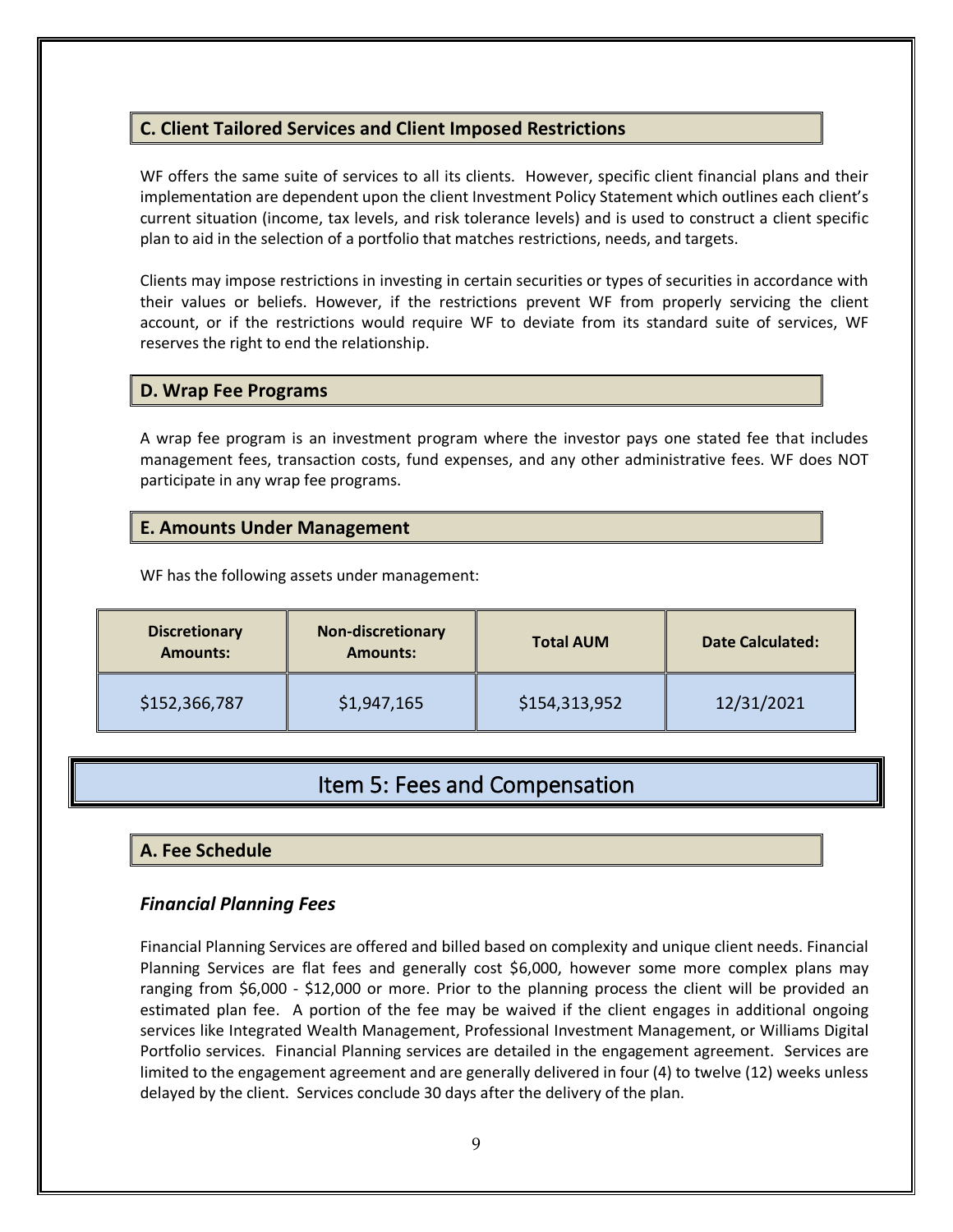The fees are negotiable, and the final fee schedule will be attached to the Financial Planning Agreement. Fees are paid fifty percent in advance, but never more than six months in advance, with the remainder due upon presentation of the plan. Fees that are charged in advance will be refunded based on the prorated amount of work completed at the point of termination. Clients may terminate their contracts without penalty within five business days of signing the advisory contract. The fee refunded will be the balance of the fees collected in advance.

### *Integrated Wealth Management Services Fees*

(Financial planning, professional investment management, tax planning and estate planning services)

| <b>Total Assets Under</b><br><b>Management</b> | <b>WF Fee</b> | <b>Software Fee</b> | <b>Total Annual Fee</b> |
|------------------------------------------------|---------------|---------------------|-------------------------|
| \$1 to \$1,000,000                             | 1.25%         | 0.07%               | 1.32%                   |
| \$1,000,001 to \$3,000,000                     | 1.00%         | 0.07%               | 1.07%                   |
| \$3,000,001 to \$5,000,000                     | 0.85%         | 0.07%               | 0.92%                   |
| Above \$5,000,001                              | 0.60%         | 0.07%               | 0.67%                   |

# *Professional Investment Management Services Fees*

(Professional investment management services only)

| <b>Total Assets Under</b><br><b>Management</b> | <b>WF Fee</b> | <b>Software Fee</b> | <b>Total Annual Fee</b> |
|------------------------------------------------|---------------|---------------------|-------------------------|
| \$1 to \$500,000*                              | 1.25%         | 0.07%               | 1.32%                   |
| \$500,001 to \$1,000,000                       | 1.00%         | 0.07%               | 1.07%                   |
| \$1,000,001 to \$3,000,000                     | 0.85%         | 0.07%               | 0.92%                   |
| \$3,000,001 to \$5,000,000                     | 0.65%         | 0.07%               | 0.72%                   |
| Above \$5,000,001                              | 0.50%         | 0.07%               | 0.57%                   |

\*this level is available to legacy clients only. WF has a minimum of \$500,000 in investable assets.

### *Williams Digital Portfolios - Investment Management Services Fees*

(Professional investment management services only)

| <b>Total Assets Under</b><br><b>Management</b> | <b>WF Fee</b> | <b>Software Fee</b> | <b>Total Annual Fee</b> |
|------------------------------------------------|---------------|---------------------|-------------------------|
| Above S1                                       | 1.00%         | 0.07%               | 1.07%                   |

These fees are negotiable depending upon the needs of the client and complexity of the situation, and the final fee schedule is attached to the Investment Advisory Contract. Fees are paid quarterly in arrears, and clients may terminate their contracts with thirty days' written notice. Because fees are charged in arrears, no refund policy is necessary. Clients may terminate their accounts without penalty within 5 business days of signing the advisory contract. For accounts that are held at Schwab, advisory fees are withdrawn directly from the client's accounts with client written authorization.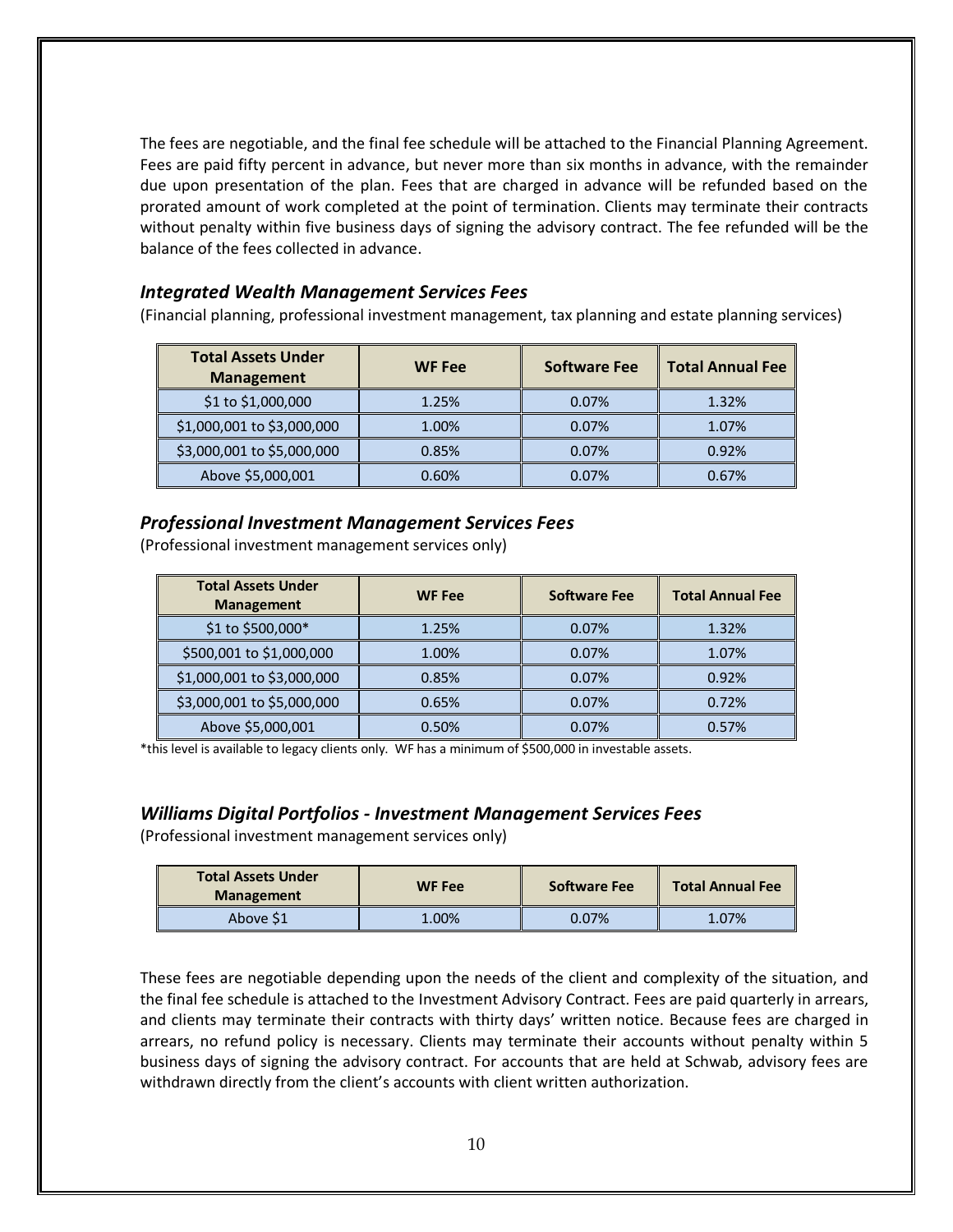# *Pension Consulting Services Fees*

The rate for pension consulting services 1% of the plan assets for which WF is providing such consulting services.

### **B. Payment of Fees**

# *Payment of Integrated Wealth Management Services and Professional Investment Management Services Fees*

Advisory fees are withdrawn directly from the client's accounts with client written authorization. Fees are paid quarterly in arrears.

### *Payment of Financial Planning Fees*

Financial Planning fees are paid via check or credit card fifty percent (50%) in advance, but never more than six months in advance, with the remainder due upon presentation of the plan.

### *Payment of Pension Consulting Services Fees*

Pension Consulting fees are withdrawn directly from client account with client written authorization or may be Invoiced and payable via cash, check, or wire. Fees are paid quarterly in arrears.

# **C. Clients Are Responsible For Third Party Fees**

Clients are responsible for the payment of all third-party fees (i.e. custodian fees, brokerage fees, mutual fund fees, transaction fees, etc.). Those fees are separate and distinct from the fees and expenses charged by WF. Please see Item 12 of this brochure regarding broker/custodian.

### **D. Prepayment of Fees**

WF collects certain fees in advance and certain fees in arrears. Refunds for fees paid in advance will be returned within fourteen days to the client via check or return deposit back into the client's account.

Fixed fees that are collected in advance will be refunded based on the prorated amount of work completed at the point of termination.

### **E. Outside Compensation For the Sale of Securities to Clients**

Neither WF nor its supervised persons accept any compensation for the sale of securities or other investment products, including asset-based sales charges or services fees from the sale of mutual funds.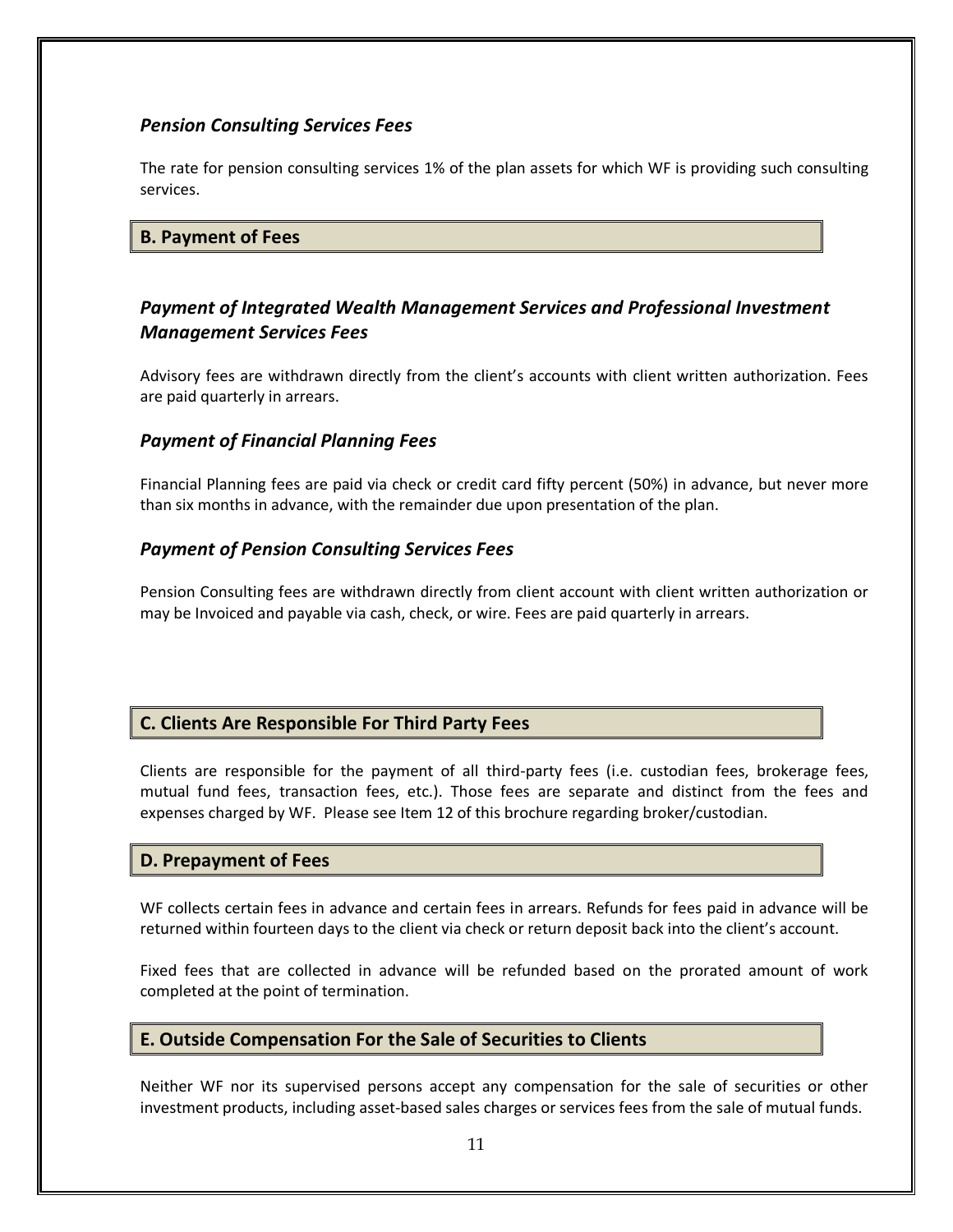# Item 6: Performance-Based Fees and Side-By-Side Management

<span id="page-11-0"></span>WF does not accept performance-based fees or other fees based on a share of capital gains or capital appreciation of the assets of a client.

# <span id="page-11-1"></span>Item 7: Types of Clients

WF generally provides investment advice and/or management supervisory services to the following types of clients:

- High net worth individuals and families
- Individuals and families (other than high net worth individuals)
- Trusts, Estates, or Charitable Organizations
- Corporations or Business Entities

### *Minimum Account Size*

Financial planning services do not have a minimum account size or income level. WF integrated wealth management services and professional investment management services have a minimum investable asset of \$500,000 per household. This minimum may be waived at the discretion of the firm.

# <span id="page-11-2"></span>Item 8: Methods of Analysis, Investment Strategies, and Risk of Investment Loss

# **A. Methods of Analysis and Investment Strategies**

### *Methods of Analysis*

WF's methods of analysis include fundamental analysis, technical analysis, cyclical analysis and modern portfolio theory.

- **Fundamental analysis** involves the analysis of financial statements, the general financial health of companies, and/or the analysis of management or competitive advantages.
- **Technical analysis** involves the analysis of past market data; primarily price and volume.
- **Cyclical analysis** involved the analysis of business cycles to find favorable conditions for buying and/or selling a security.
- **Modern portfolio theory** is a theory of investment which attempts to maximize portfolio expected return for a given amount of portfolio risk, or equivalently minimize risk for a given level of expected return, by carefully choosing the proportions of various assets.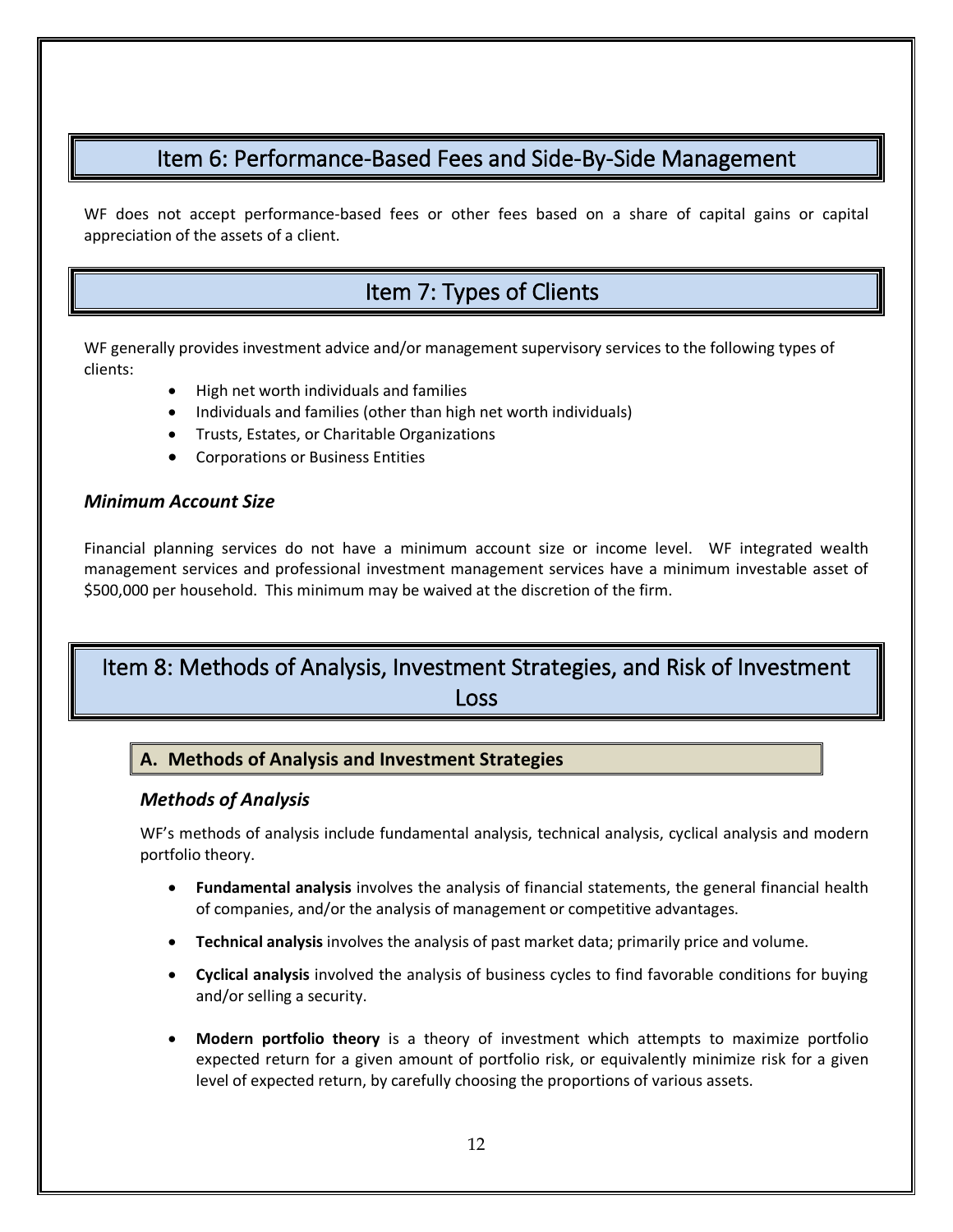### *Investment Strategies*

WF uses long-term trading and short-term trading strategies.

• **Tactical Asset Allocation** is about staying in harmony with market trends and countertrends. Tactical Asset Allocation seeks to invest in an asset once it has entered an uptrend and exit once it has entered a downtrend. Tactical Asset Allocation involves using different methodologies relative strength/momentum, countertrend analysis, inter-market analysis and different time frames (daily, weekly, monthly, etc.). Tactical asset allocation is an active management strategy that allows an adviser to seek extra value by rebalancing the percentage of assets held in various categories to take advantage of strong market sectors.

### **Investing in securities involves a risk of loss that you, as a client, should be prepared to bear.**

# **B. Material Risks Involved**

# *Methods of Analysis*

#### *Risks Associated with Methods of Analysis*

WF's securities analysis methods rely on the assumption that the companies whose securities the firm purchases and sells, the rating agencies that review these securities, and other publicly-available sources of information about these securities, are providing accurate and unbiased data. While the firm is alert to indications that data may be incorrect, there is always the risk that WF's analysis may be compromised by inaccurate or misleading information.

**Fundamental analysis** concentrates on factors that determine a company's value and expected future earnings. This strategy would normally encourage equity purchases in stocks that are undervalued or priced below their perceived value. The risk assumed is that the market will fail to reach expectations of perceived value.

**Technical analysis** attempts to predict a future stock price or direction based on market trends. The assumption is that the market follows discernible patterns and if these patterns can be identified then a prediction can be made. The risk is that markets do not always follow patterns and relying solely on this method may not work long term.

**Cyclical analysis** assumes that the markets react in cyclical patterns which, once identified, can be leveraged to provide performance. The risks with this strategy are two-fold: 1) the markets do not always repeat cyclical patterns and 2) if too many investors begin to implement this strategy, it changes the very cycles they are trying to take advantage of.

**Traditional Asset Allocation (Modern Portfolio Theory)** assumes that investors are risk adverse, meaning that given two portfolios that offer the same expected return, investors will prefer the less risky one. Thus, an investor will take on increased risk only if compensated by higher expected returns. Conversely, an investor who wants higher expected returns must accept more risk. The exact trade-off will be the same for all investors, but different investors will evaluate the trade-off differently based on individual risk aversion characteristics. The implication is that a rational investor will not invest in a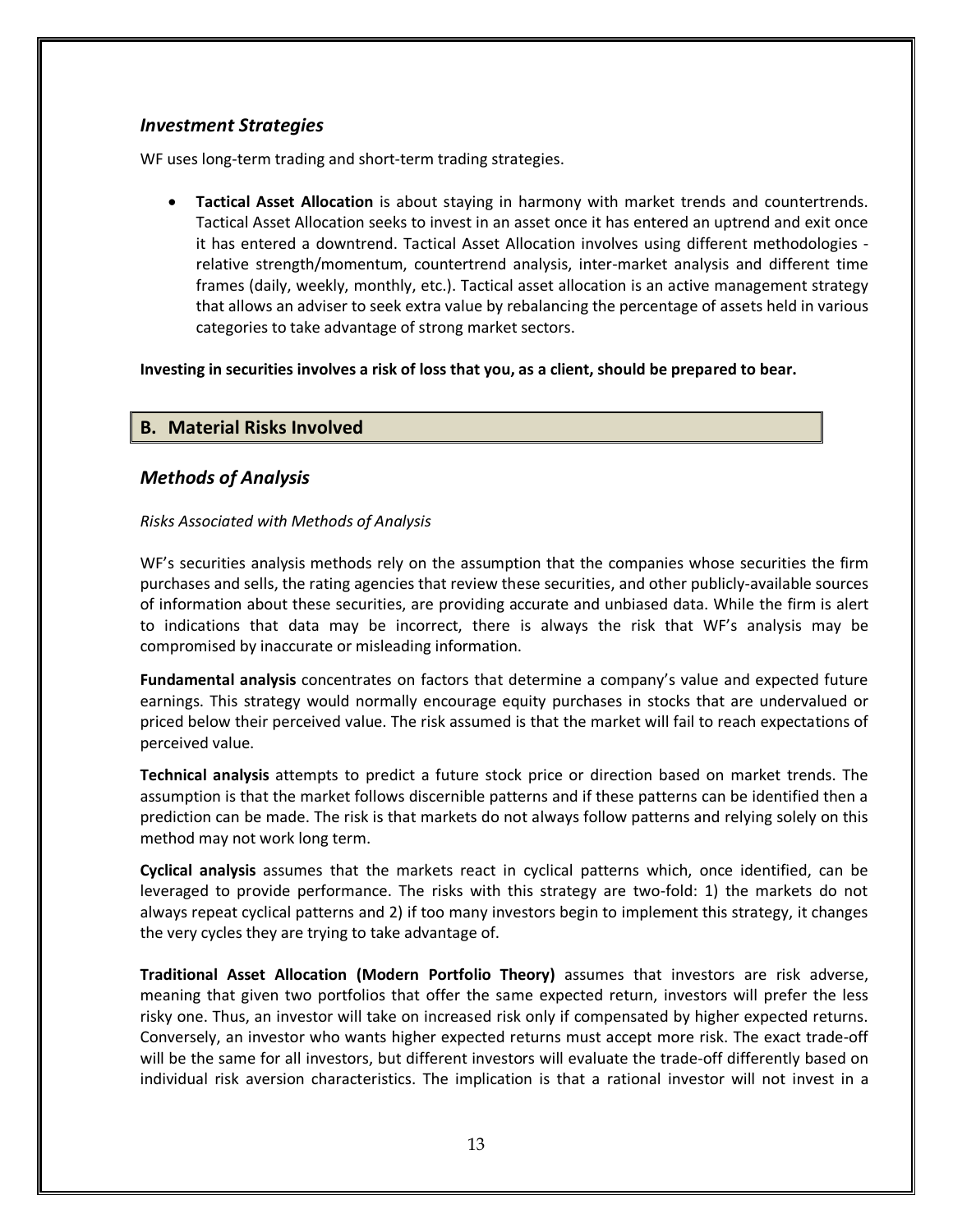portfolio if a second portfolio exists with a more favorable risk-expected return profile – i.e., if for that level of risk an alternative portfolio exists which has better expected returns.

### *Investment Strategies used in Discretionary Investment Management*

Long term trading is designed to capture market rates of both return and risk. Frequent trading, when done, can affect investment performance, particularly through increased brokerage and other transaction costs and taxes.

Short term trading generally hold greater risk and clients should be aware that there is a material risk of loss using any of those strategies.

#### *Risk in General*

Investing in securities involves risk of loss that each client should be prepared to bear. Typical investment risks include market risk typified by a drop in a security's price due to a company specific event (e.g. unsystematic risk), or general market activity (e.g., systematic risk). In addition, certain strategies may impose more risk than others. For example, with fixed-income securities, a period of rising interest rates could erode the value of bonds, since bond values generally fall as bond yields rise. Investment risk with international equities also includes fluctuation in currency values, differences in accounting and economics and political instability. The analysis of securities requires subjective assessments and decision-making by experienced investment professionals, however, there is always the risk of an error in judgment.

#### *Risk Associated with Specific Securities Utilized*

**Equity Securities** - The major risks associated with investing in equity securities relate to the company's capitalization, quality of the company's management, quality and cost of the company's services, the company's ability to manage costs, efficiencies in the manufacturing or service delivery process, management of litigation risk and the company's ability to create shareholder value (e.g., increase the value of the company's stock price).

**Exchange Traded Funds** - ETFs are subject to risks similar to those of stocks. Investment returns will fluctuate and are subject to market volatility, so that when shares are sold they may be worth more or less than their original cost. ETF shares are bought and sold at market price (not Net Asset Value) and are not individually redeemed from the fund.

**Equity Mutual Funds** - The major risks associated with investing in equity mutual funds is similar to the risks associated with investing directly in equity securities, including market risk, which is the risk that investment returns will fluctuate and are subject to market volatility, so that an investor's shares, when redeemed or sold, may be worth more or less than their original cost. Other risks include the quality and experience of the portfolio management team and its ability to create fund value by investing in securities that have positive growth, the amount of individual company diversification, the type and amount of industry diversification and the type and amount of sector diversification within specific industries. In addition, mutual funds tend to be tax inefficient and therefore investors may pay capital gains taxes on fund investments while not having yet sold their shares in the fund.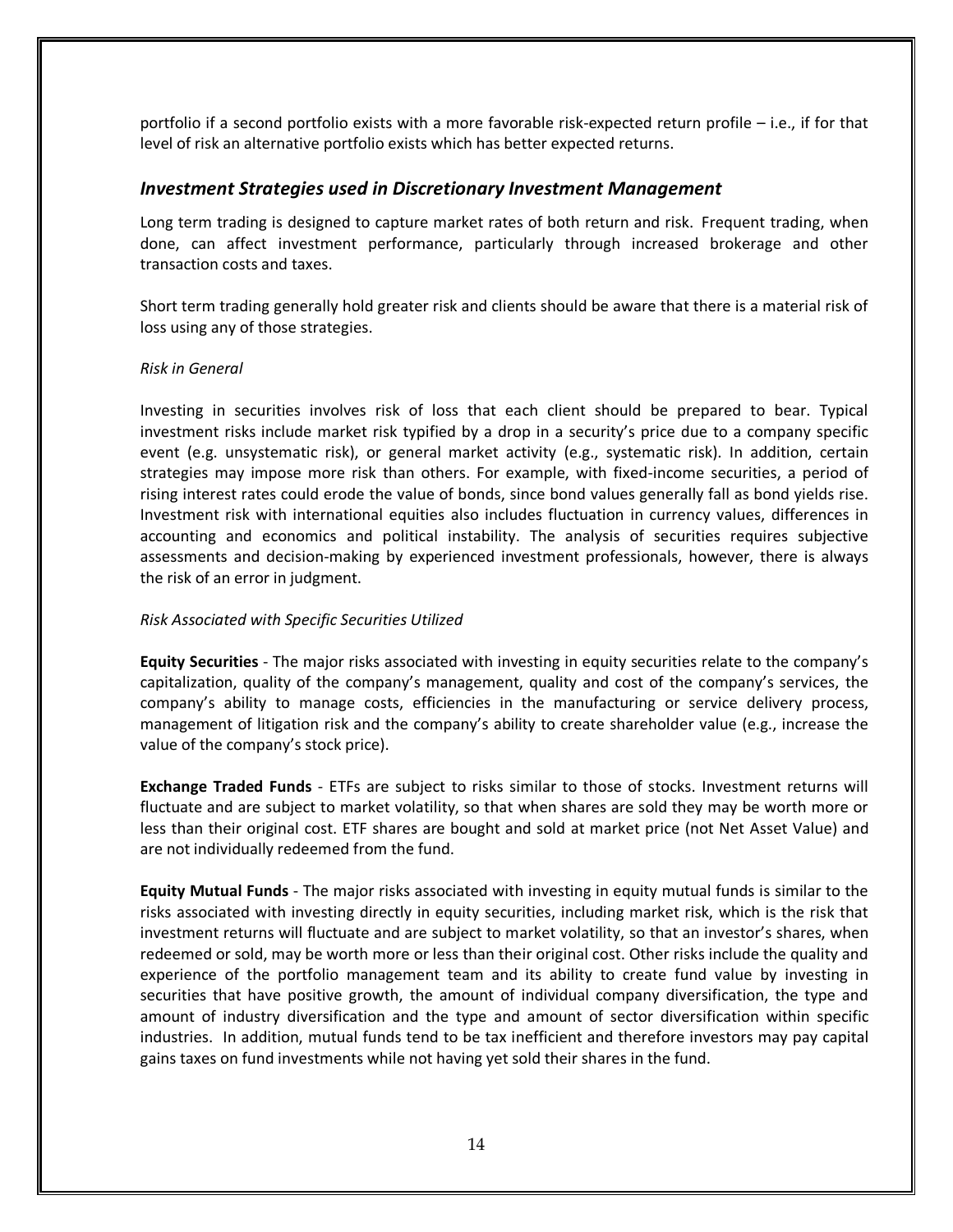**Fixed-Income Mutual Funds** - In addition to the risks associated with investing in equity mutual funds, fixed-income mutual funds also carry the following risks:

- Credit Risk the risk that a company or bond issuer may fail to pay principal and interest payments in a timely manner.
- Interest Rate Risk the risk that the market value of the bonds will go down when interest rates rise.
- Prepayment Risk the risk that a bond will be paid off early.

**Options** - There are numerous risks associated with transactions in options on securities or securities indexes. A decision as to whether, when and how to use options involves the exercise of skill and judgment, and even a well-conceived transaction may be unsuccessful to some degree because of market behavior or unexpected events. In the case of index options, the client incurs basis risk between the performance of the underlying portfolio and the performance of the underlying index. For example, the underlying portfolio may decline in value while the underlying index may increase in value, resulting in a loss on the call option while the underlying portfolio declines as well.

**Alternative Investments** - The performance of alternative investments (e.g., commodities, futures, hedge funds; funds of hedge funds, private equity or other types of limited partnerships) can be volatile. Alternative investments generally involve various risk factors and liquidity constraints, a complete discussion of which is set forth in the offering documents of each specific alternative investment. Due to the speculative nature of alternative investments a client must satisfy certain income or net worth standards prior to investing.

**Technical Trading Models -** The primary risk of technical trading models is that historical trends and past performance cannot predict future trends and there is no assurance that the mathematical algorithms employed are designed properly, are updated with new data or updated in a timely manner, or can accurately predict future market, industry and sector performance.

#### *Additional Risks*

**Frequent Trading and Investment Performance** - Tactical strategies are actively managed in a daily basis and frequent trading may occur. Strategies involving frequent trading of securities can affect investment performance through increased brokerage and other transaction costs and taxes.

**Concentrated Portfolios** - Concentrated portfolios are an aggressive and highly volatile approach to trading and investing. Concentrated portfolios hold fewer different stocks than a diversified portfolio and are much more likely to experience sudden dramatic prices swings. In addition, the rise or drop in price of any given holding is likely to have a larger impact on portfolio performance, than a more broadly diversified portfolio.

**Investing in securities involves a risk of loss that you, as a client, should be prepared to bear.**

# **C. Risks of Specific Securities Utilized**

WF generally seeks investment strategies that do not involve significant or unusual risk beyond that of the general domestic and/or international equity markets.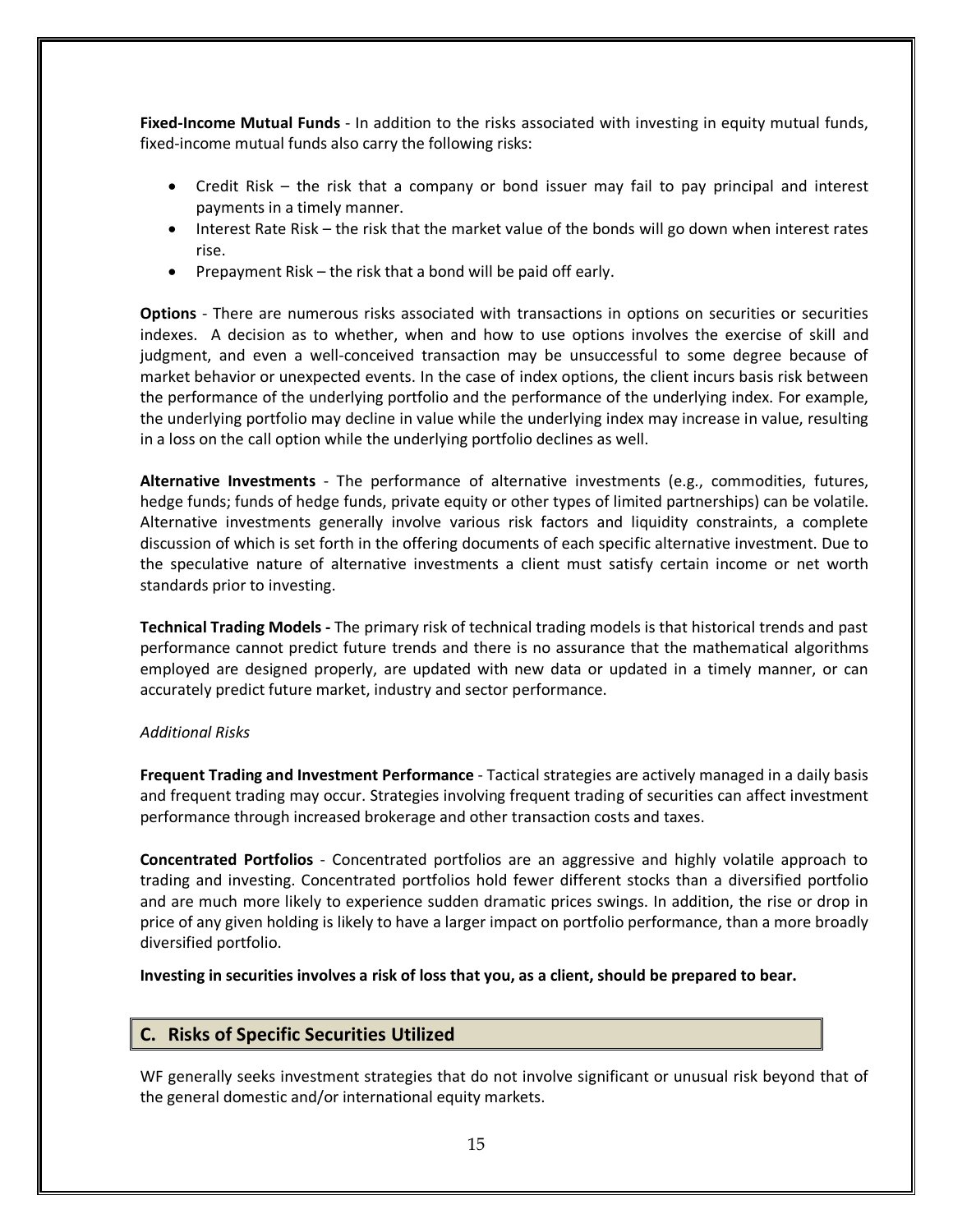Investing in securities involves risk of loss that clients should be prepared to bear. Clients of the firm first meet with an adviser to determine their specific investment objective, risk tolerance and time horizon. Based on the information communicated during the meeting(s), the adviser recommends an asset allocation strategy. This asset allocation strategy is determined through proprietary research and is generally based on Modern Portfolio Theory. Once the asset allocation is determined, specific investment in each class are chosen. Usually, this consists of allocations represented by stocks (largecap, mid-cap, and small-cap, domestic, international and emerging), bonds (short-durations, intermediate-duration, long-durations, investment grade, and high-yield, domestic, foreign and inflation-protected) and alternatives (REITs, precious metals, commodities, utilities, as well as others). In each class there is a risk of capital loss. The risk of investing in stocks and alternatives is market volatility that may result in the loss of assets. The risk of investing in fixed income securities is interest rate risk and default, which may result in loss of assets.

# *Investment Models and Strategies for Tactical, Discretionary Investment Management Services*

The firm uses five different asset allocation strategies as a base to construct individual accounts for clients. These tactical asset allocation strategies are referred to as Aggressive Growth, Moderate Growth, Balanced, Moderately Conservative, or Conservative. At any time, the construction of these strategies may change, as determined by the Chief Investment Officer. In general, the firm uses a blended approach to investing. The firm uses mostly low-cost mutual and exchange traded funds or index funds to give clients a wide array of invest class exposure. Trading securities can affect investment performance, specifically through increases in brokerage commissions and transaction fees. Due to this, the firm may hold investments for the long-term and may not trade frequently.

<span id="page-15-0"></span>**Past performance is not a guarantee of future returns. Investing in securities involves a risk of loss that you, as a client, should be prepared to bear.**

# Item 9: Disciplinary Information

### **A. Criminal or Civil Actions**

There are no criminal or civil actions to report.

### **B. Administrative Proceedings**

There are no administrative proceedings to report.

### **C. Self-regulatory Organization (SRO) Proceedings**

There are no self-regulatory organization proceedings to report.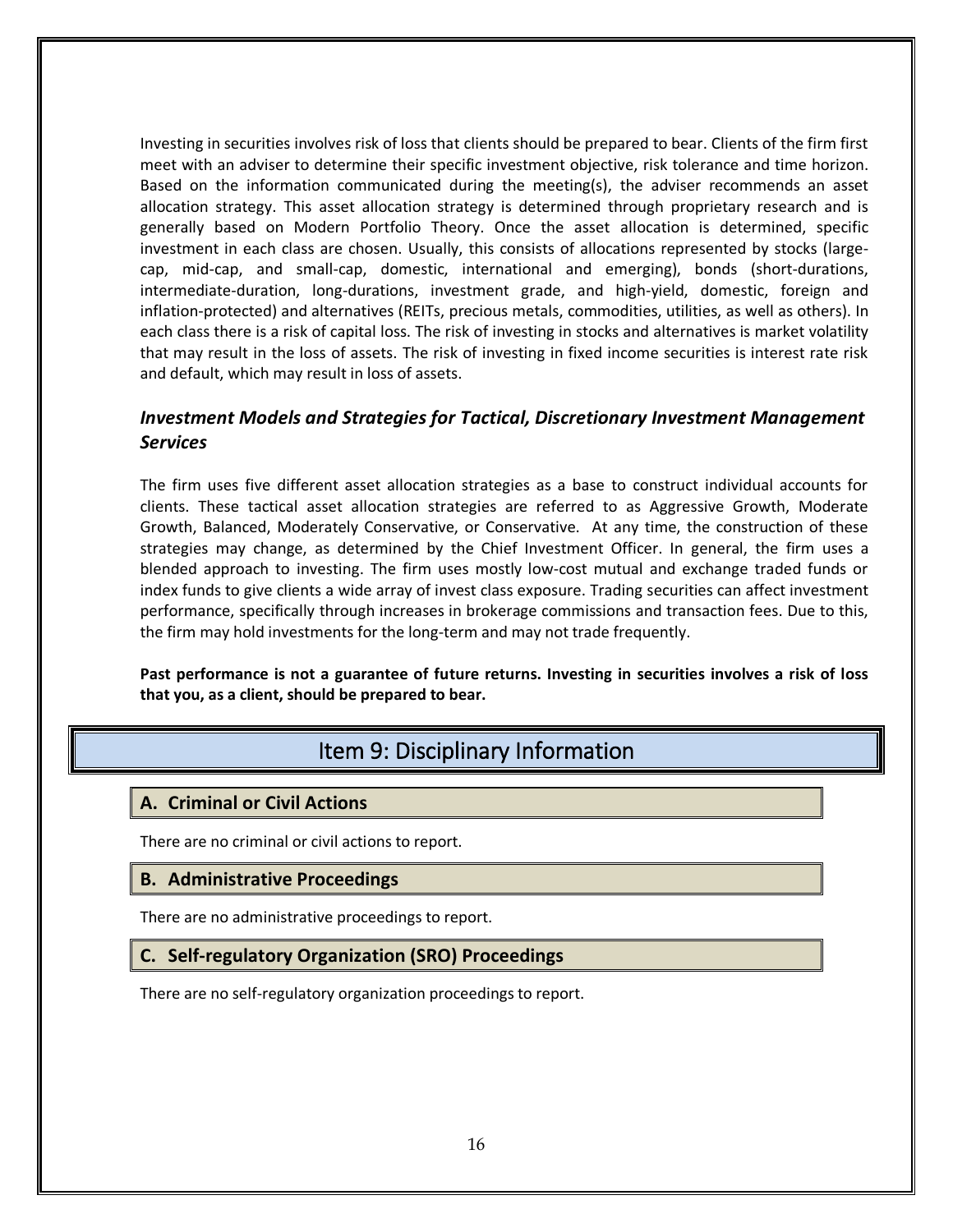# Item 10: Other Financial Industry Activities and Affiliations

# <span id="page-16-0"></span>**A. Registration as a Broker/Dealer or Broker/Dealer Representative**

Neither WF nor its representatives are registered as or have pending applications to become a broker/dealer or as representatives of a broker/dealer.

# **B. Registration as a Futures Commission Merchant, Commodity Pool Operator, or a Commodity Trading Advisor**

Neither WF nor its representatives are registered as or have pending applications to become a Futures Commission Merchant, Commodity Pool Operator, or a Commodity Trading Advisor.

# **C. Registration Relationships Material to this Advisory Business and Possible Conflicts of Interests**

WF also provides accounting, tax preparation and bookkeeping at an hourly rate.

# **D. Selection of Other Advisers or Managers and How This Adviser is Compensated for Those Selections**

WF does not share fees with other advisors or managers.

# <span id="page-16-1"></span>Item 11: Code of Ethics, Participation or Interest in Client Transactions and Personal Trading

# **A. Code of Ethics**

We have a written Code of Ethics that covers the following areas: Prohibited Purchases and Sales, Insider Trading, Personal Securities Transactions, Exempted Transactions, Prohibited Activities, Conflicts of Interest, Gifts and Entertainment, Confidentiality, Service on a Board of Directors, Compliance Procedures, Compliance with Laws and Regulations, Procedures and Reporting, Certification of Compliance, Reporting Violations, Compliance Officer Duties, Training and Education, Recordkeeping, Annual Review, and Sanctions. Our Code of Ethics is available free upon request to any client or prospective client.

### **B. Recommendations Involving Material Financial Interests**

WF does not recommend that clients buy or sell any security in which a related person to WF or WF has a material financial interest.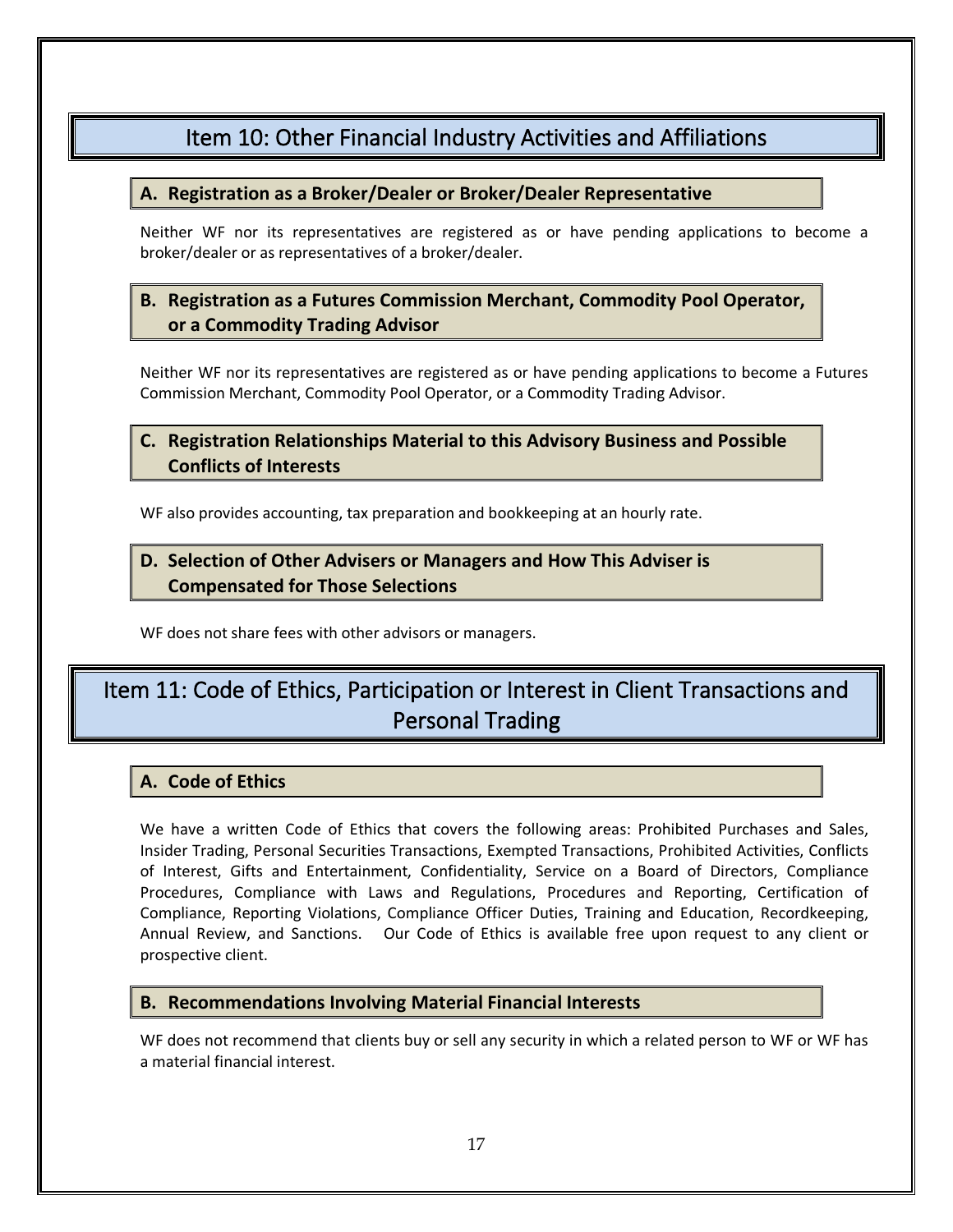# **C. Investing Personal Money in the Same Securities as Clients**

From time to time, representatives of WF may buy or sell securities for themselves that they also recommend to clients. This may provide an opportunity for representatives of WF to buy or sell the same securities before or after recommending the same securities to clients resulting in representatives profiting off the recommendations they provide to clients. Such transactions may create a conflict of interest. WF will always document any transactions that could be construed as conflicts of interest and will always transact client business before their own when similar securities are being bought or sold.

# **D. Trading Securities At/Around the Same Time as Clients' Securities**

From time to time, representatives of WF may buy or sell securities for themselves at or around the same time as clients. This may provide an opportunity for representatives of WF to buy or sell securities before or after recommending securities to clients resulting in representatives profiting off the recommendations they provide to clients. Such transactions may create a conflict of interest. WF will always transact client's transactions before its own when similar securities are being bought or sold.

# **Item 12: Brokerage Practices**

# <span id="page-17-0"></span>**A. Factors Used to Select Custodians and/or Broker/Dealers**

WF considers the following factors when determining which custodian to recommend to clients; relatively low transaction fees, name recognition, powerful background and access to mutual funds and ETFs. Based on these factors, Charles Schwab & Co., Inc., CRD # 5393, was chosen to be the recommended custodian. WF will never charge a premium or commission on transactions, beyond the actual cost imposed by the custodian.

### *Research and Other Soft-Dollar Benefits*

WF receives no research, products, or services either from its broker-dealer or another third-party in connection with client securities transactions ("soft dollar benefits").

### *Brokerage for Client Referrals*

WF receives no referrals from a broker-dealer or third party in exchange for using that broker-dealer or third party.

### *Clients Directing Which Broker-Dealer/Custodian to Use*

WF will not allow clients to direct WF to use a specific broker-dealer to execute transactions. Clients must use WF's recommended custodian (broker-dealer). Not all advisors require clients to direct brokerage via a specific broker-dealer.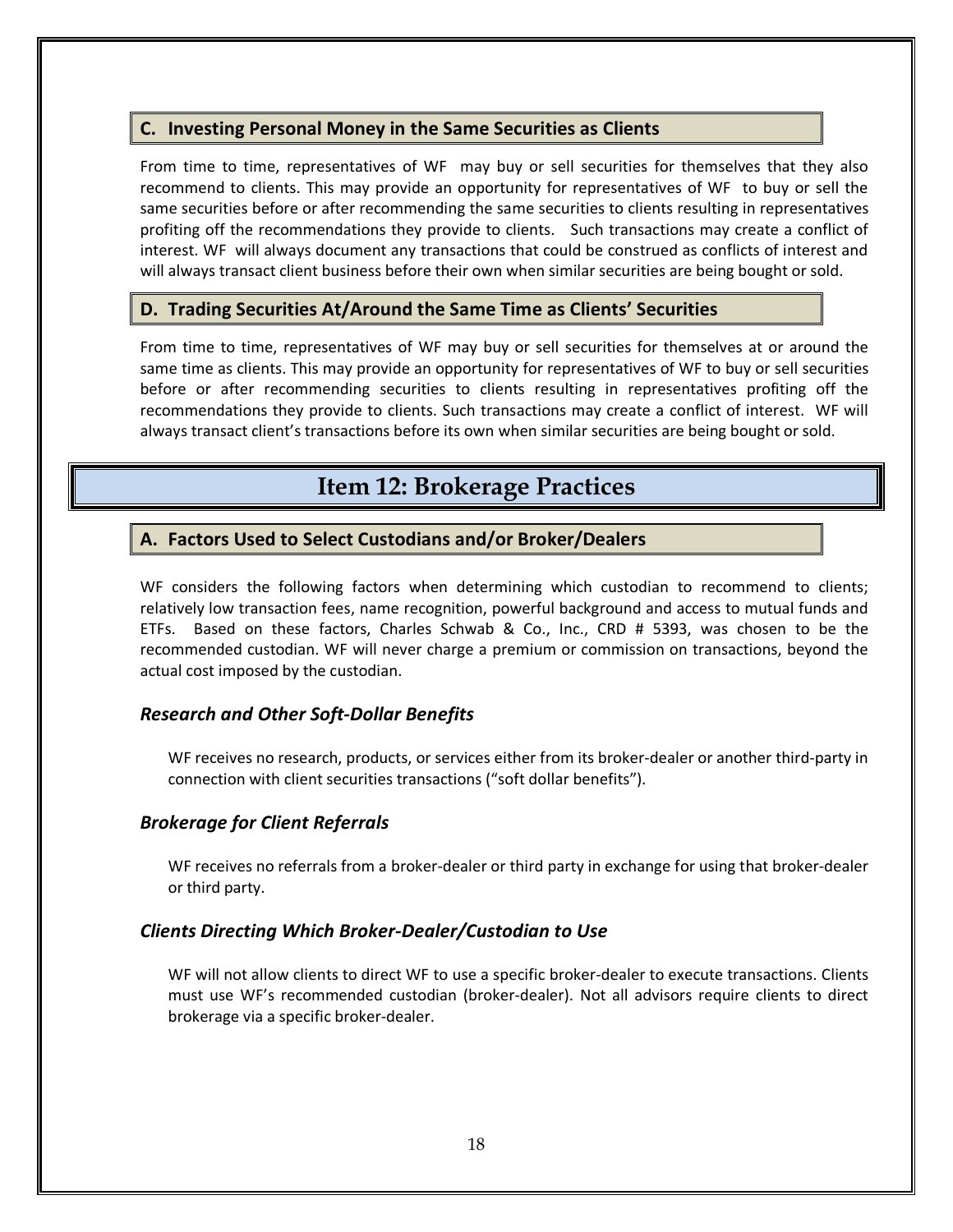# **B. Aggregating (Block) Trading for Multiple Client Accounts**

WF maintains the ability to block trade purchases across accounts. Block trading may benefit a large group of clients by providing WF the ability to purchase larger blocks resulting in smaller transaction costs to the client. Declining to block trade can cause more expensive trades for clients.

# Item 13: Reviews of Accounts

# <span id="page-18-0"></span>**A. Frequency and Nature of Periodic Reviews and Who Makes Those Reviews**

### *Reviews for Investment Advisory Services*

Client accounts are reviewed at least quarterly by James J. Williams, CEO and all registered Investment Adviser Representatives as assigned. James J. Williams is the chief advisor and is instructed to review clients' accounts with regards to their investment policies and risk tolerance levels. All accounts at WF are assigned to this reviewer.

#### *Recommended Reviews Financial Planning*

All financial planning accounts are reviewed upon financial plan creation and plan delivery by James J. Williams, CEO.

You should contact our firm for additional reviews when making decisions about changes in your financial situation (i.e., the loss of a job, retirement, receipt of a significant bonus, an inheritance, the birth of a new child, or other circumstances).

Periodic financial check‐ups or reviews are recommended if you are receiving our financial planning and investment advisory services, and we recommend that they occur at least on an annual basis whenever practical.

If your engagement agreement calls for ongoing financial planning and investment advisory services, we encourage you to schedule these meetings in advance or you will be contacted per your plan schedule for continued review.

Reviews will be conducted by your selected investment advisor representative or financial planner and normally involve analysis and possible revision of your previous financial plan or investment allocation.

# **B. Factors That Will Trigger a Non-Periodic Review of Client Accounts**

Reviews may be triggered by material market, economic or political events, or by changes in client's financial situations (such as retirement, termination of employment, physical move, or inheritance).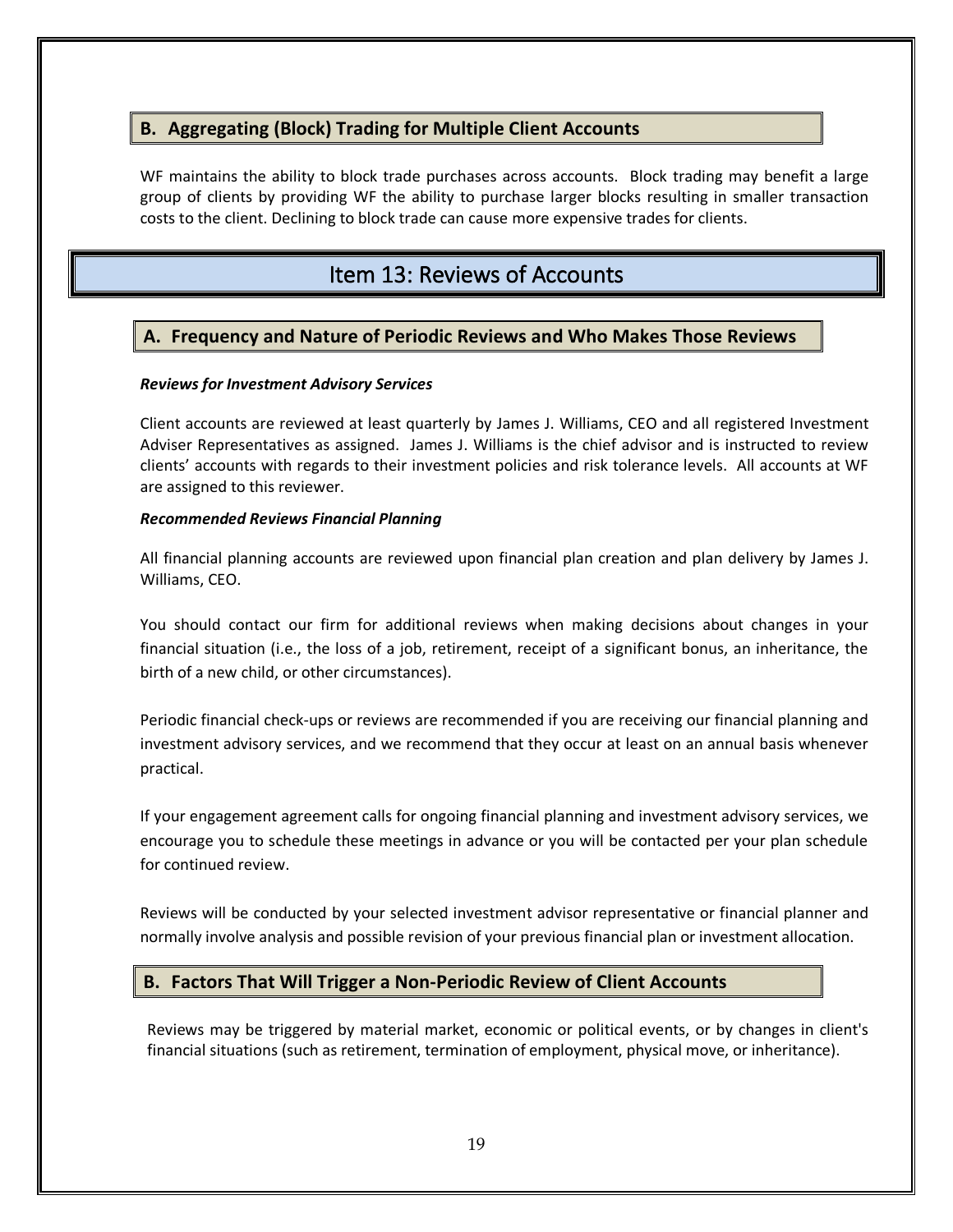### **C. Content and Frequency of Regular Reports Provided to Clients**

Each client will receive at least monthly from the custodian, a written report that details the client's account including assets held and asset value which will come from the custodian. WF does not provide additional written reports, all required reports will be sent by the custodian.

Clients are provided a one-time financial plan concerning their financial situation. After the presentation of the plan, there are no further reports. Clients may request additional plans or reports for a fee.

# Item 14: Client Referrals and Other Compensation

# <span id="page-19-0"></span>**A. Economic Benefits Provided by Third Parties for Advice Rendered to Clients (Includes Sales Awards or Other Prizes)**

Charles Schwab & Co., Inc. provides our firm with access to Schwab's institutional trading and custody services, which are typically not available to Schwab retail investors. These services generally are available to independent investment advisers on an unsolicited basis, at no charge to them so long as a total of at least \$10 million of the adviser's clients' assets are maintained in accounts at Schwab. Schwab's services includes brokerage services that are related to the execution of securities transactions, custody, research, including that in the form of advice, analyses and reports, and access to mutual funds and other investments that are otherwise generally available only to institutional investors or would require a significantly higher minimum initial investment. For our client accounts maintained in its custody, Schwab generally does not charge separately for custody services but is compensated by account holders through commissions or other transaction-related or asset-based fees for securities trades that are executed through Schwab or that settle into Schwab accounts.

Schwab also makes available to our firm other products and services that benefit our firm but may not benefit its clients' accounts. These benefits may include national, regional or specific educational events organized and/or sponsored by Schwab. Other potential benefits may include occasional business entertainment of personnel of our firm by Schwab personnel, including meals, invitations to sporting events, including golf tournaments, and other forms of entertainment, some of which may accompany educational opportunities. Other of these products and services assist our firm in managing and administering clients' accounts. These include software and other technology (and related technological training) that provide access to client account data (such as trade confirmations and account statements), facilitate trade execution (and allocation of aggregated trade orders for multiple client accounts, if applicable), provide research, pricing information and other market data, facilitate payment of our firm's fees from its clients' accounts (if applicable), and assist with back-office training and support functions, recordkeeping and client reporting. Many of these services generally may be used to service all or some substantial number of our firm's accounts. Schwab also makes available to our firm other services intended to help our firm manage and further develop its business enterprise. These services may include professional compliance, legal and business consulting, publications and conferences on practice management, information technology, business succession, regulatory compliance, employee benefits providers, and human capital consultants, insurance and marketing. In addition, Schwab may make available, arrange and/or pay vendors for these types of services rendered to our firm by independent third parties. Schwab may discount or waive fees it would otherwise charge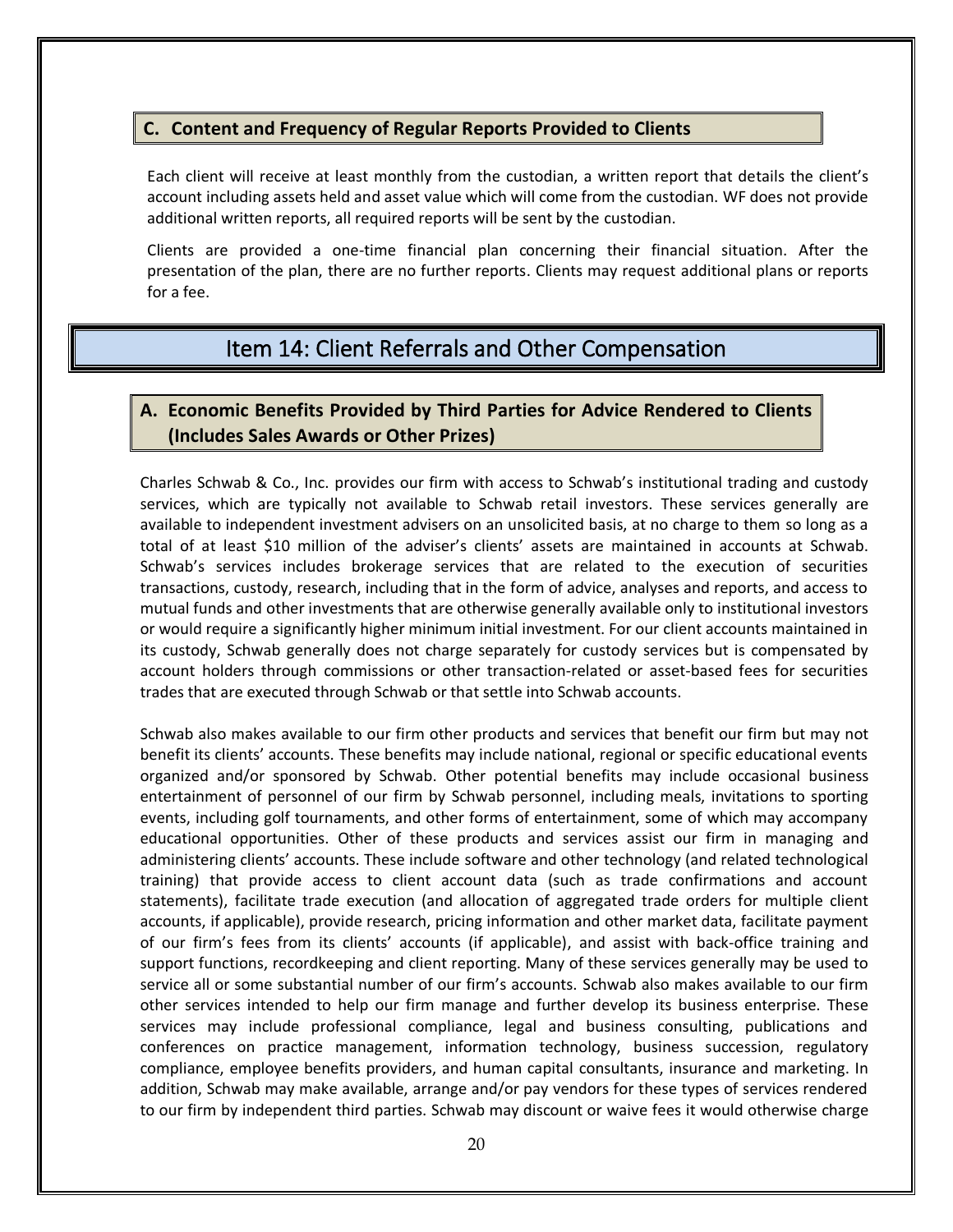for some of these services or pay all or a part of the fees of a third-party providing these services to our firm. Our firm is independently owned and operated and not affiliated with Charles Schwab & Co., Inc.

### **B. Compensation to Non – Advisory Personnel for Client Referrals**

WF and associated personnel may be members of financial planning professional associations such as NAPFA and FPA. These associations may allow interested parties (prospective clients) to search for participant firms (such as WF) or individual financial planners within a selected state or region via their websites. Online search tools provided by these associations may list advisory firm or individual financial planner contact information, and these passive websites may also provide means for interested persons to contact a firm or planner via electronic mail or telephone number in order to interview the participant firm or planner. Members of the public may also choose to telephone association staff to inquire about a firm or individual planner within their area and would receive the same or similar information. Prospective clients locating WF or an individual associate via an association venue are not actively marketed by these organizations. Clients referred to our firm in this manner do not pay more for their services than other clients who referred in other ways, such as through a personal referral.

# Item 15: Custody

<span id="page-20-0"></span>WF, with client written authority, has limited custody of client's assets through direct fee deduction of WF's fees only. Actual custody of all client's assets and holdings is maintained at the custodian. Clients will receive all required account statements and billing invoices that are required in each jurisdiction, and they should carefully review those statements for accuracy. Clients will receive statements from the custodian. WF does not provide account statements to clients in addition to those provided by the custodian.

# Item 16: Investment Discretion

<span id="page-20-1"></span>WF provides discretionary and non-discretionary investment advisory services to clients. The Investment Advisory Contract established with each client outlines the discretionary authority for trading. When the client grants investment discretion to WF, WF will generally manage the client's account and makes investment decisions without consultation with the client as to what securities to buy or sell, when the securities are to be bought or sold for the account, the total amount of the securities to be bought/sold, or the price per share.

# Item 17: Voting Client Securities (Proxy Voting)

<span id="page-20-2"></span>WF will not ask for, nor accept voting authority for client securities. Clients will receive proxies directly from the issuer of the security or the custodian. Clients should direct all proxy questions to the issuer of the security.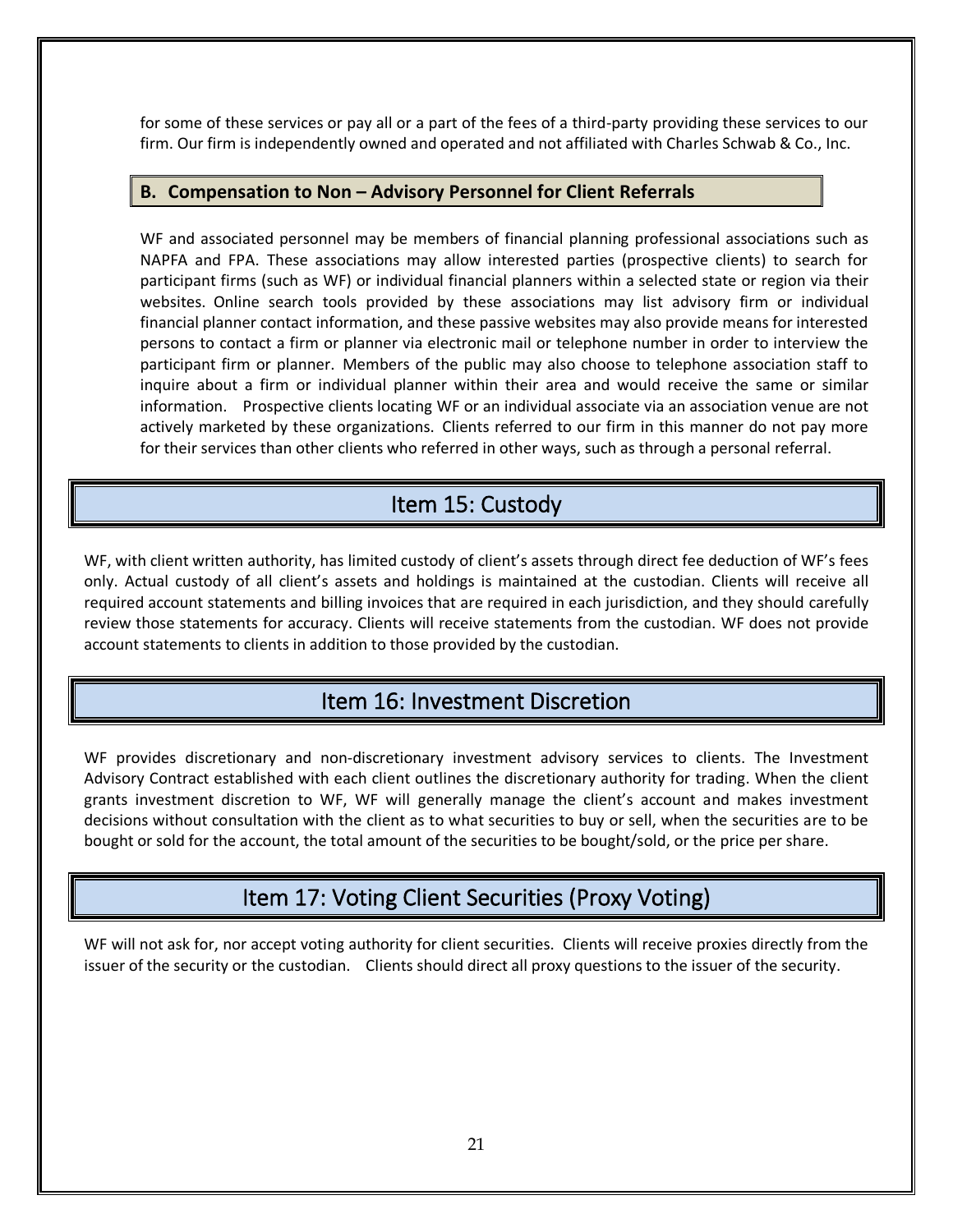# Item 18: Financial Information

# <span id="page-21-0"></span>**A. Balance Sheet**

WF does not require nor solicit prepayment of more than \$1,200 in fees per client, six months or more in advance and therefore does not need to include a balance sheet with this brochure.

# **B. Financial Conditions Reasonably Likely to Impair Ability to Meet Contractual Commitments to Clients**

Neither WF nor its management have any financial conditions that are likely to reasonably impair our ability to meet contractual commitments to clients.

# **C. Bankruptcy Petitions in Previous Ten Years**

WF has not been the subject of a bankruptcy petition in the last ten years.